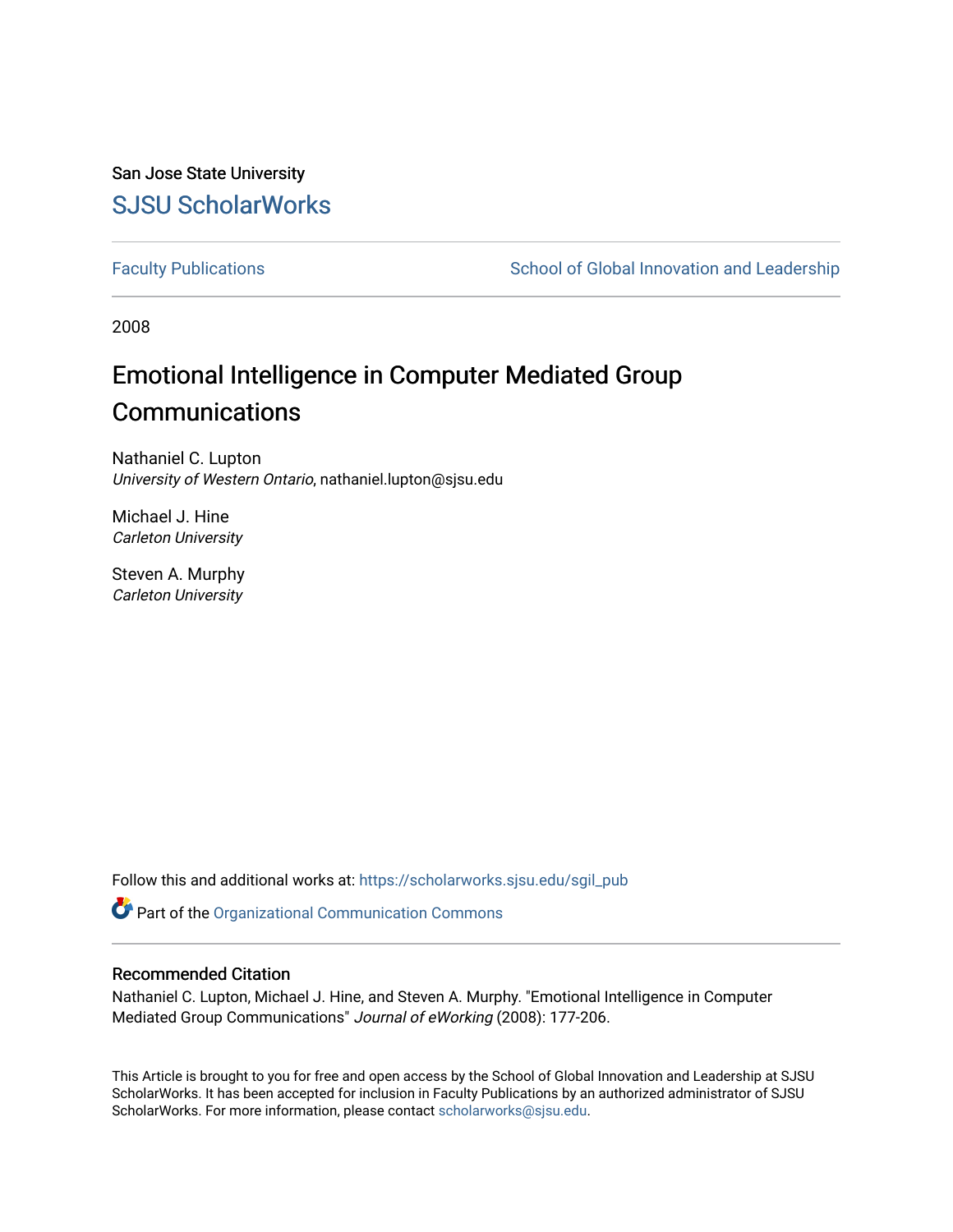

The Journal of eWorking Pages 177-206, Vol 2, Issue 2, 2008

# **Emotional Intelligence in Computer Mediated Group Communications**

**Nathaniel C. Lupton** Richard Ivey School of Business University of Western Ontario London, ON, Canada

**Michael J. Hine Steven A. Murphy** Sprott School of Business Carleton University Ottawa, ON, Canada

## **Abstract**

This exploratory study investigated the role of emotional intelligence in shaping the email communication of a five member virtual team involved in the development and support of a proprietary information system. Over 1,200 email messages from a two-month period were coded for communicative goals and communicative form. EI abilities were related to the chosen form of email communication dependent upon the intent of the communicator. Results of this initial study justify further investigation into how EI abilities can be leveraged to improve virtual team dynamics and outcomes.

# **1. Introduction**

A virtual team is a group of geographically dispersed persons, who work interdependently on a common goal, and whose communication and coordination is mediated through technology (Gibson & Cohen, 2003; Lipnack & Stamps, 1997). When communicating electronically, members of virtual teams make determinations about what cognitive and affective content to encode in their messages (Rice & Love, 1987), and how to decode and interpret received messages. While the content of electronic messages will be affected by communicative goal, personality, and social context amongst others, it is our contention that a person's ability to manage, to reason about, and to use emotions (i.e., their Emotional Intelligence (EI)) will play a role in determining the content of their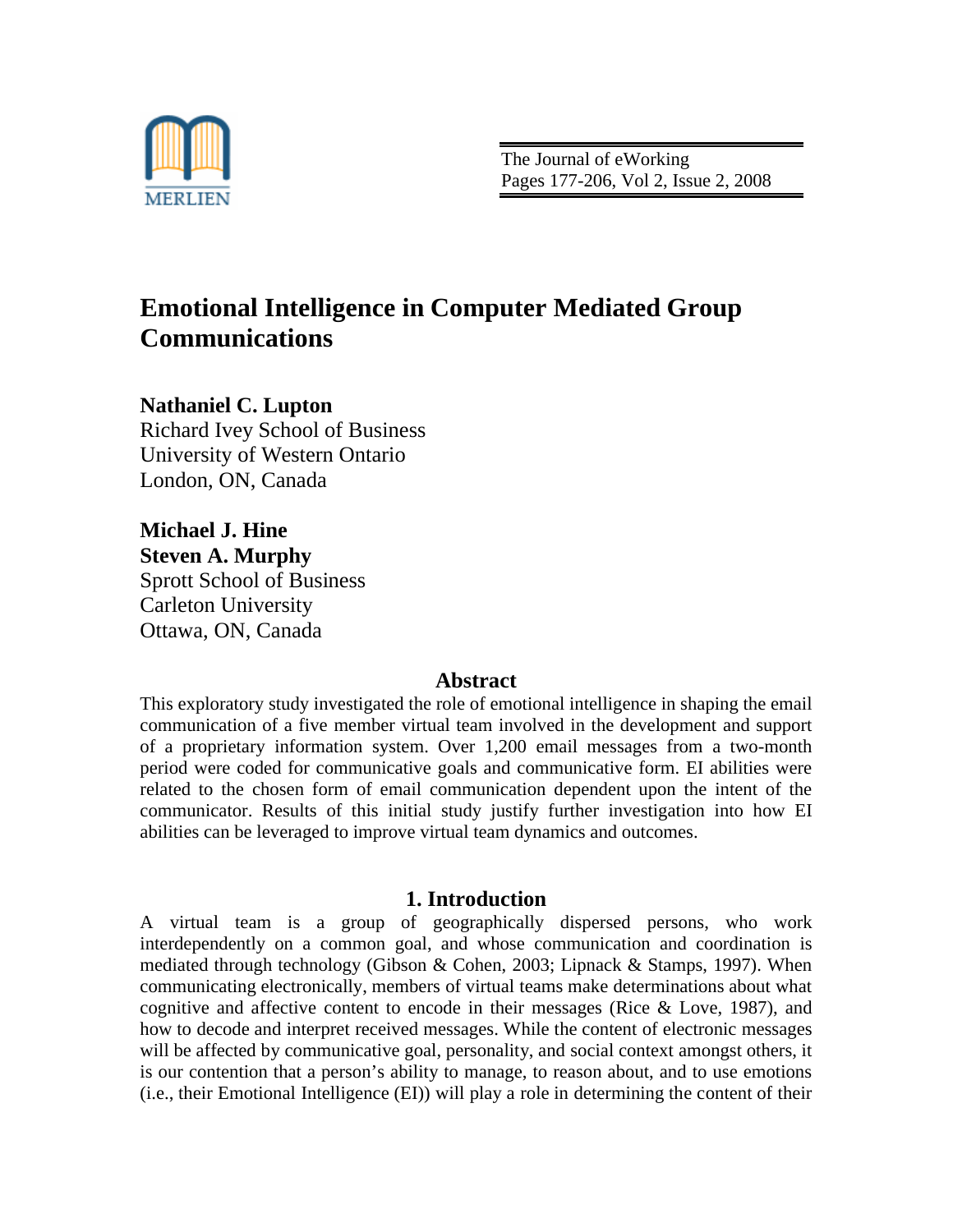electronic messages (Murphy, Hine, Lupton & Zelenski, 2009). With the increased flattening of organizational structures and the resultant realities and necessities of virtual teams and fast team-building, EI is going to play an increasingly important role in organizations (Landale, 2007).

EI is the set of abilities enabling an individual to understand and manage self and others' emotions (Mayer & Salovey, 1997). While EI is an accepted construct within academia little little theory has been derived concerning the influence of EI on communication in general, and in computer mediated communication (CMC) usage in particular. In this paper we examine EI in the CMC of virtual teams. A small virtual team's communication archives are studied in-depth. Using a grounded theory approach, theory and hypotheses about the relationship between EI and CMC content are generated and empirically tested. This study was conducted to extend research on EI into the CMC paradigm and also to make an inroad into the more general study of emotion in the various virtual environments enabled by this medium.

An emotionally intelligent person manages and understands their own emotions and those of others, and can use that capacity to communicatively facilitate positive outcomes (Mayer & Salovey, 1997). Three approaches to EI measurement have emerged in contemporary EI research. These include measurements that are self-reported, such as the Emotional Quotient Inventory (EQ-i) (Bar-On, 1997) and the Emotional Competency Inventory (ECI) (Goleman, 1998), peer-assessed (Bar-On & Handley, 2003; Goleman, 1998), or ability-based (Mayer, Salovey, & Caruso, 1999). Self-report and peer-assessed measures of EI exhibit higher overlap with personality measures than do ability-based assessments (Bar-On, 1997; Brackett & Mayer, 2003). That is, while the extent to which EI can be accounted for by the Big 5 personality scales is the subject of some debate, ability-based measures appear to be tapping into a dimension above and beyond traditional measurements of personality (Mayer, Salovey, & Caruso, 2004). For this reason, an ability-based measurement of EI is adopted for this study.

Previous empirical work using ability-based measures of EI have established that the aforementioned positive outcomes can be actualized as task-based performance (Ashkanasy & Dasborough, 2003; Barchard, 2003; Brackett & Mayer, 2003; Lam & Kirby, 2002), constructive rather than destructive behavior (Trinidad & Johnson, 2002); long-term relationship building (Brackett, Mayer, & Warner, 2004; Day & Carroll, 2004; Lopes, Salovey, Cote, & Beers, 2005) and leadership effectiveness (Rosete & Ciarrochi, 2005). Additionally, organizations now regularly send managers for training to become more 'emotionally intelligent' and many educational institutions offer professional programs in EI. Despite these recent advancements and important findings, little work has assessed EI in the context of team or group interaction and to our knowledge no studies exist on EI and the pervasive organizational form of virtual teams.

We view addressing of the aforementioned statement as a critical first step for researchers and practitioners interested in exploring EI in virtual teams. By answering this question, academics and practitioners alike can start addressing under-explored domains of inquiry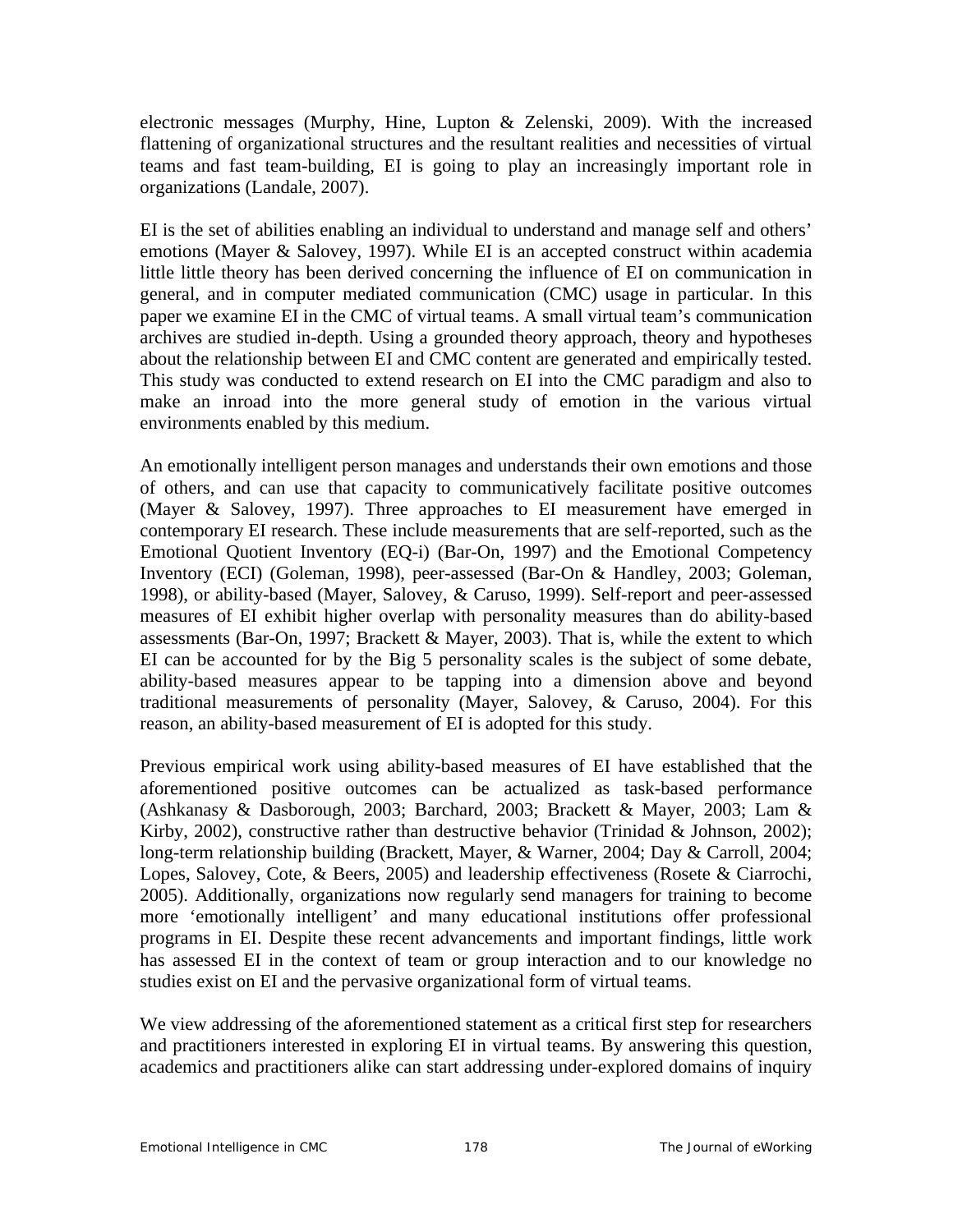around EI and virtual teams that are important, yet currently lack an appropriate theoretical underpinning to explore in a rigorous manner.

The remainder of the paper is organized as follows. First relevant literature on EI and communicative form and goal are reviewed. Next, our research framework is discussed followed by a methods section. Results and associated discussion are presented next followed by some conclusions, limitations and opportunities for future research.

# **2. Literature Review**

### **2.1 Emotional Intelligence**

According to Mayer and Salovey (1997), EI refers to the trait-like abilities of individuals to recognize emotions in themselves and others and to use emotional information effectively. Mayer, Salovey and Caruso (2004) describe EI as one of a "class of intelligences including the social, practical, and personal intelligences" (p. 197) and define it as "the capacity to reason about emotions, and of emotions to enhance thinking" (p. 197). Additionally, EI contributes to cognitive performance significantly beyond that accounted for by general intelligence (Ashkanasy & Dasborough, 2003; Barchard, 2003; Brackett & Mayer, 2003; Lam & Kirby, 2002). The Mayer, Salovey, and Caruso Emotional Intelligence Test (MSCEIT) provides performance-based measures of abilities to correctly perceive, use, understand, and manage emotions (Mayer, Salovey, & Caruso, 1999). The test provides four ability or 'branch' scores as well as an overall EI score.

The *Perceiving Emotions* branch of the MSCEIT assesses an individual's ability to identify nonverbal emotional expressions in facial expressions and abstract images (Mayer, Salovey, & Caruso, 1999). While CMC lacks pure nonverbal cues, leading researchers have posited that said cues get approximated in electronic text and users adapt their communication styles so that their messages contain as many, or more, social cues as in FtF interactions (Walther, Loh, & Granka, 2005). Further, CMC studies have determined that the content of electronic messages can contain both cognitive and emotional information (Rice & Love, 1987) and that an individual's attributions, decisions, judgments, and behavior are influenced by both perception of emotion and cognition. This exploratory study takes the perspective that the MSCEIT tests used to assess emotional perception provide the best current option with regards to reliability and validity. However, future work focusing on the assessment of perceiving emotions in CMC is warranted.

The *Using Emotions* branch assesses the extent to which individuals are able to use emotions to facilitate thought, to solve problems, and to improve performance at certain tasks (Mayer, Salovey, & Caruso, 1999). The *Understanding Emotions* branch assesses the ability of respondents to predict emotional outcomes, how these change over time, and the outcomes of emotional episodes (Mayer, Salovey, & Caruso, 1999). The *Managing Emotions* branch of EI reflects the ability of an individual to manage emotions by maintaining or inducing useful emotional states and eliminating detrimental ones in themselves and others (Mayer, Salovey, & Caruso, 1999). Given that the experience of strong emotions has been shown to reduce cognitive ability (Jones & Bodtker, 2001; Von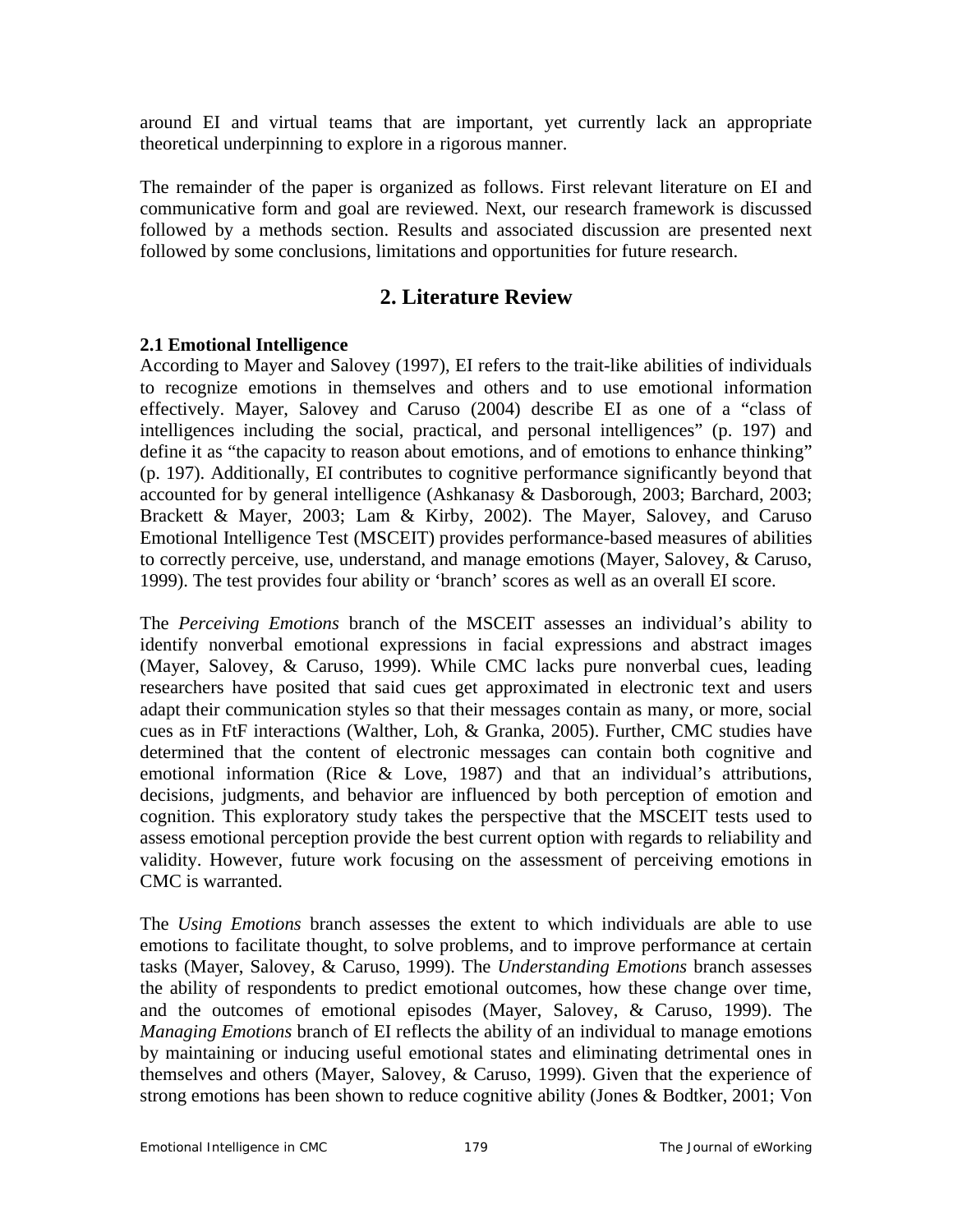Glonow, Shapiro, & Brett, 2004), the ability to manage one's own emotions may explain EI's stated cognitive performance contribution beyond general intelligence.

The overall score for the MSCEIT, or Emotional Intelligence Quotient (EIQ), is an aggregation of the four branch scores. Each branch of the MSCEIT is measured by two separate tests (Mayer et al., 2004). It has been proposed that EIQ is positively related to team member adherence to role, team cohesiveness and overall performance (Jordan, Ashkanasy, Hartel, & Hooper, 2002; Prati, Douglas, Ferris, Ammeter, & Buckley, 2003). It has also been proposed that EIQ may be observed at the team or organizational level and that this is greater than the sum of individual EIQ scores (Gantt & Agazarian, 2004).

Despite the many positive findings suggesting that EI abilities enhance individual performance, no known study assesses the relationship between EI abilities and the communication of groups relying primarily on CMC technology such as email.

### *2.1.1 Previous Empirical Findings*

Emotional intelligence includes the ability to know when and how to use positive and negative emotions to help achieve organizational goals (e.g., facilitate problem solving in groups). Emotions do not necessarily interfere with cognition; rather they may play a key role in guiding it. The affect as information approach (Forgas & George, 2001; Schwarz & Clore, 1983) suggests that cognition may be affect-congruent, to the extent that emotions can provide information deemed to be useful in making an attribution. That is, to the extent that emotion is perceived as relevant to an evaluation, it cues processing in an affect-congruent direction (Forgas, 2000). For example, presumably stable decision making patterns in groups can be influenced by ephemeral moods (e.g., those produced by nice weather, or a negative interaction with a work colleague).

Gasper & Clore (2000) showed that people high in attention to emotion were more likely to use the informational value of an emotional situation to solve problems. Emotionally intelligent individuals are better able to assess the 'emotional climate' of a situation and react in a manner that uses the informational value of the situation to make an informed attribution (Salovey & Mayer, 1990). Emotionally intelligent individuals are also more likely to use positive emotions to broaden and build the cognitive repertoires of the people around them, thus highlighting the importance of the interactional and context focused dimensions of emotional experience (Fineman, 2004).

Further evidence abounds that links EI to cognition and behavior. Trinidad and Johnson (2002) found that high EI adolescents were less likely to engage in self-destructive behaviors such as the consumption of tobacco and alcohol. It also appears that lower EI inhibits the formation and maintenance of positive relations with others (Brackett, Mayer, & Warner, 2004). Likewise, Lopes, Salovey, Cote and Beers (2005) found that EI was positively related to the quality of social interaction when controlling for Big 5 personality traits as well as verbal and fluid intelligences.

Research into EI has been extended into the workplace (Callahan, 2008) with implications for leadership and organizational member performance. A recent article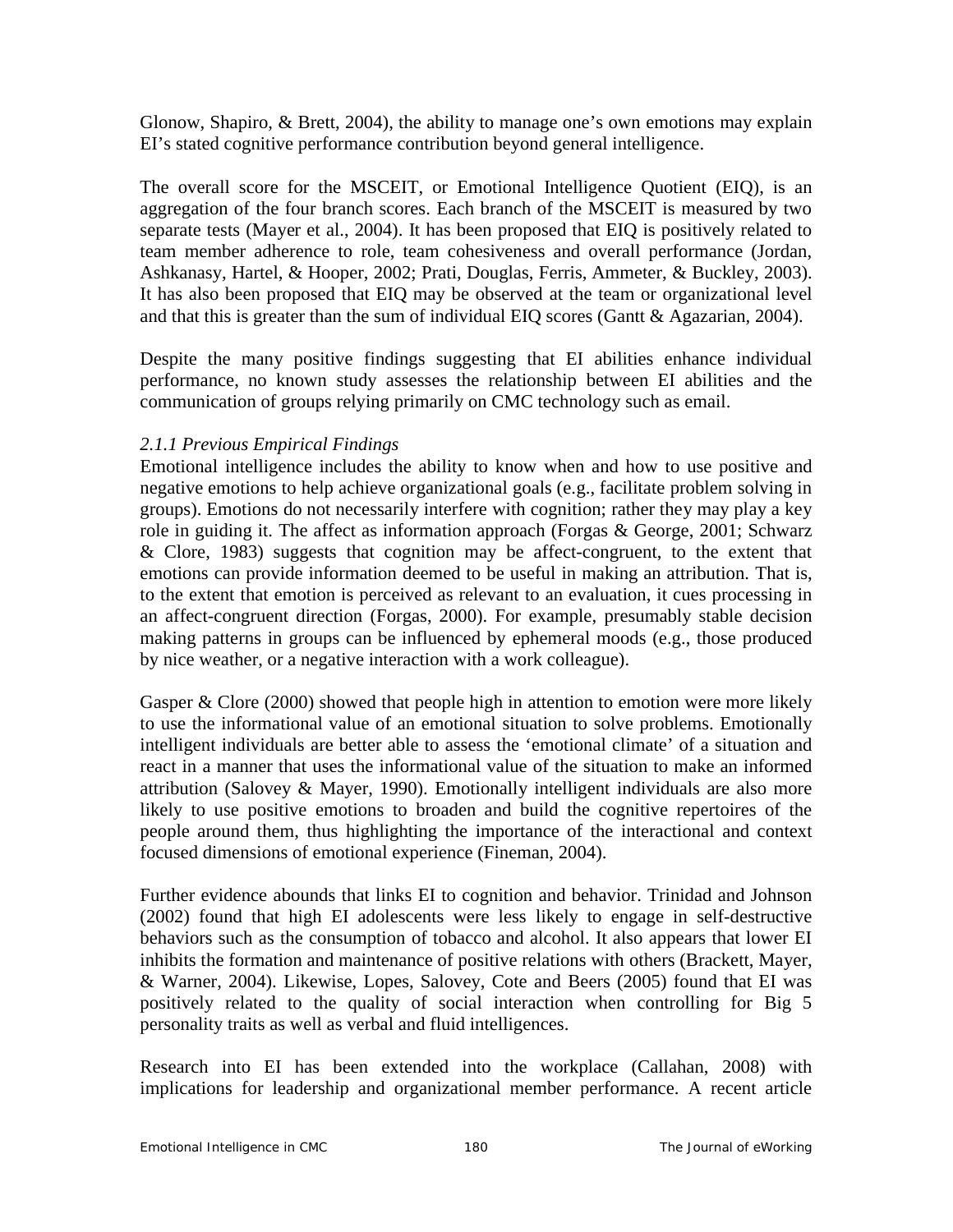presents interview results with leaders of eight Canadian organizations on why EI is important for resilient leaders (Reid, 2008). EI has been shown to predict higher leadership competencies (Rosete & Ciarrochi, 2005). Day and Caroll (2004) found that, while EI did not predict individual organizational citizenship behavior, it did predict positive perceptions of co-workers as a group. A complementary finding is that higher EI individuals possess a more positive view of themselves and others (Kafetsios, 2004). Another study found that EI predicted lower levels of stress and a better ability to cope for some, but not all individuals, as the relationship was moderated by personality traits (Ghom, Corser, & Dalsky, 2005). The ability to manage emotions has been found to predict overall team performance to a moderate extent (Feyerherm & Rice, 2002).

Most salient to this paper, EI has been shown to be very important in team maintenance (or positive group dynamics) (e.g., Druskat & Kayes, 1999; Druskat & Wolff, 2001). Emotional intelligence, as argued by Druskat & Wolff, enables teams to establish norms for group maintenance behaviors such as expressing concern for a dispirited teammate or confronting one who oversteps his/her bounds. Further, the authors argue, "Our research shows that, just like individuals, the most effective teams are emotionally intelligent ones – and that any team can attain emotional intelligence" (Druskat & Wolff, 2001, p. 90). Other researchers have found that EI helps to build team cohesiveness and improve performance (e.g., Rapisarda, 2002). While there is much debate regarding the relationship between cohesiveness and performance, this relationship is not at the core of this paper, and we wish to emphasize the established links between team EI scores and various team performance outcome measures (e.g., Jordan et al., 2002; Wolf, Pescosolido & Druskat, 2002). Druskat & Kayes (1999) propose that the ability of a group to manage individual and group-level emotion plays a key role in the development of social capital, effective task processes, and group effectiveness.

## **2.2 Communicative Form and Goal in CMC**

This study seeks evidence regarding the extent to which individual differences in EI are related to the choice of communicative strategy, and more specifically how that strategy is enacted in the text of email messages. The representation of strategy in text is referred to here as communicative form and we use the term to describe strategically encoded differences in message composition. Broadly speaking, communicative form represents 'how a message is being communicated' rather than the 'content of the message' itself. This could include such elements as written formality, emotional expressions, and the overall tone of the email.

Given that EI may enhance the ability of an individual to foster cooperative behavior amongst members of a group (Mayer et al., 2004) we expect it to have a relationship with the communicative form of email messages in a virtual team. Our contention is that, while much of the content of email messages may be dictated by the communication norms of a virtual team, the nature of the tasks to be performed and the particular situation in which members are operating, variance will still exist between individual communicators. This variance may be partially explained by the extent to which CMC communicators are able to make use of their EI abilities in fostering cooperative behavior and ultimately how this ability shapes the content of their messages. Consider, for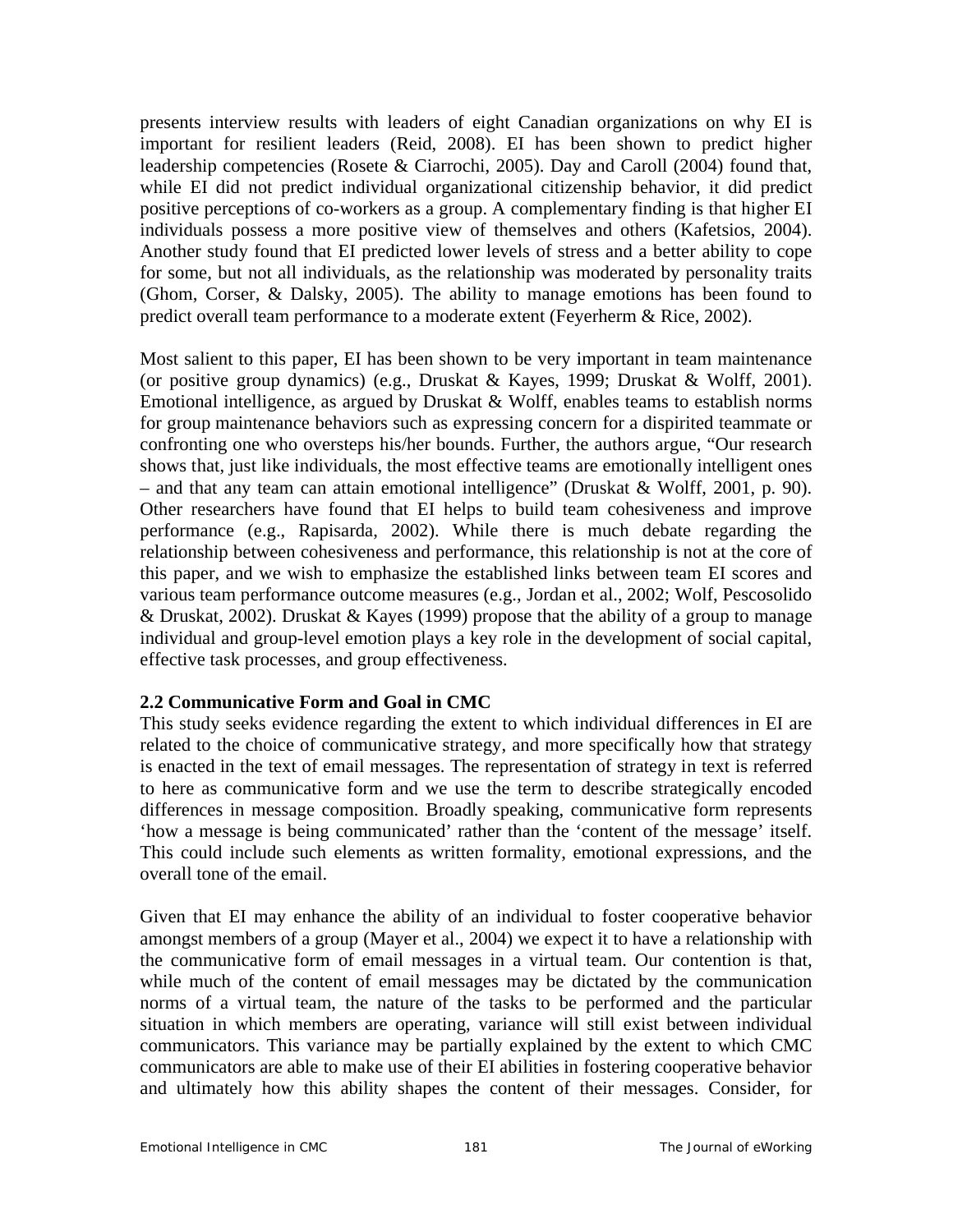example, a high EI team member who is attempting to influence the opinions of others. Perhaps this individual's unique abilities allow them to achieve their goal with less chance of creating conflict within the team. In FtF interaction, this high EI individual may be able to get a better 'read' on the reactions of others through observing their facial expressions and vocal responses. As this individual will not be able to observe these cues while composing an email message, the strategic use of their ability, if this is even possible in CMC, must be altered accordingly.

One of the main factors that we feel will moderate the relationship between EI and communicative form is the goal of the communicator. Communicative goals serve to coordinate and direct the actions of cooperative individuals towards achieving a coherent group objective. The specific goal or intent of a message sender is central to communicative actions that may be enacted through face to face (FtF) meetings, phone discussions, or email messages. Communicative goals provide the motivation for sending a message while levels of dynamic, cognitive and affective complexity influence the choice of communication strategy (Te'eni, 2001).

Several empirically derived communicative goal schemes exist in the literature. Orlikowski and Yates (1994) derived six categories of communicative goals deemed highly relevant to the tasks of a particular organization and represented in members' email messages. MacKay (1989) derived three categories through interviews with organization members who communicated through email. These categories represented the perceptions of organizational members with regard to their primary communication goals. Carlson and Davis (1998) produced a list of thirty-seven categories that were then grouped into seven more abstract categories. These categories, however, include both the goal of the message sender and characteristics of the medium in order to explore differences in media selection between managers and directors.

The four communicative goals which Te'eni (2001) adapted from Habermas' (1987) well established Theory of Communicative Action adopted for use in this study are: managing interdependent action (coordinating); instructing; influencing; and relationship management. We have chosen Te'eni's scheme for this study because of its parsimony and its strong theoretical underpinnings. These categories provide a sufficiently diverse set of goals that can be used to describe the communication of team members regardless of the nature of the work performed. In virtual teams, geographically dispersed members work interdependently towards the achievement of a common goal through CMC. Within the email messages sent by a virtual team there should be observable actions that can be described by these categories. Furthermore, cooperative behavior may be fostered through any of the four communicative goals. Descriptions and brief examples of each of the communicative goals follows:

1. Instructing acts are unambiguous requests for information or to perform some action (Te'eni, 2001). For example, an instructing act could be enacted to request critical information that will facilitate the completion of a task.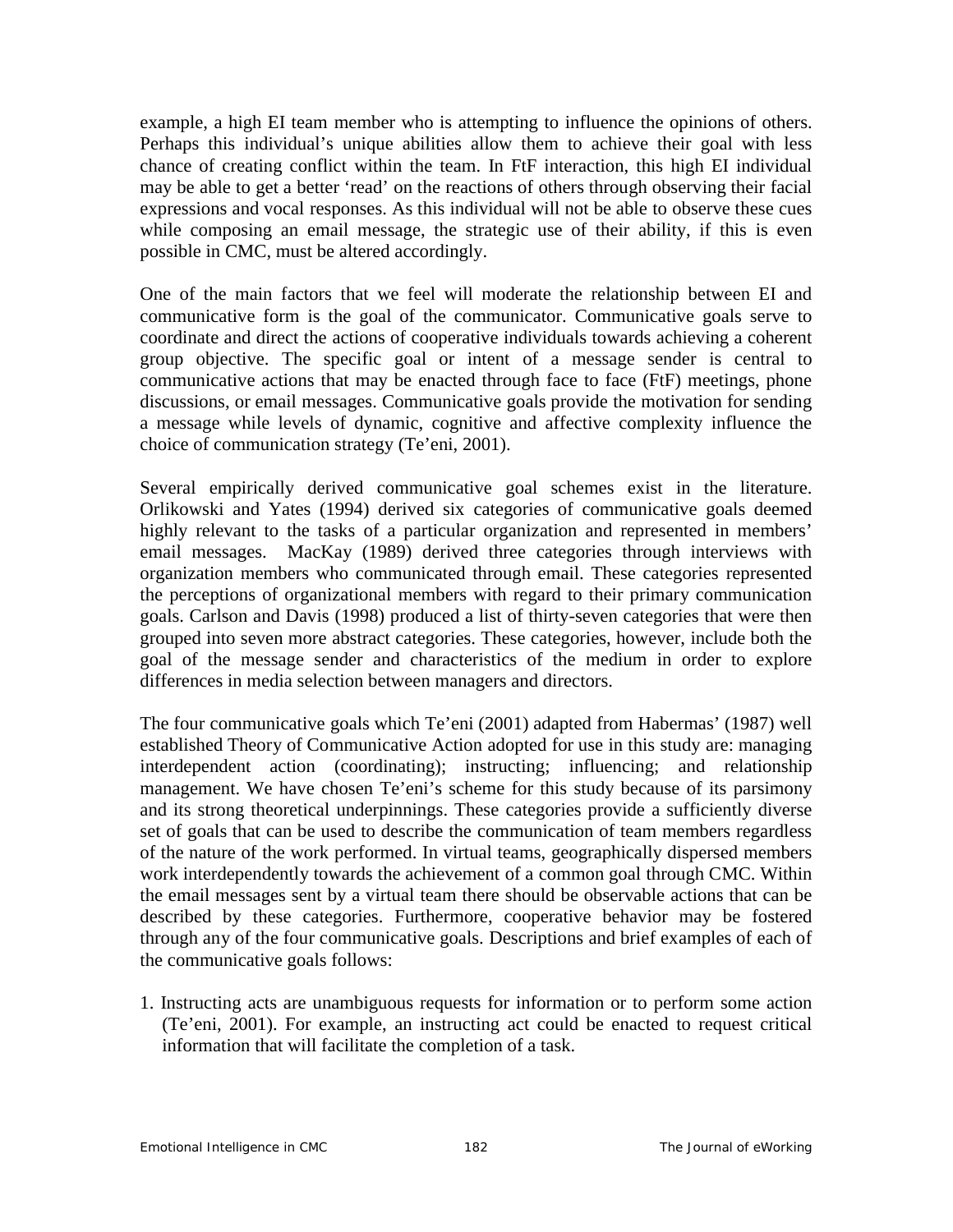- 2. Coordinating actions are those in which message senders commit themselves to performing actions while requesting actions from others in order to achieve a common goal (Te'eni, 2001). For example, a coordinating message could be sent to multiple team members to update them on overdue tasks and to explicate the interdependence of said tasks and the potential impacts of final project delivery.
- 3. Relationship management acts are messages used to create, reinforce, alter or sever relationships with others (Te'eni, 2001). For example, a relationship management act may be sent to communicate the individual's relative standing within their group or to offer an incentive to that individual to conform to group objectives.
- 4. Influencing acts are those in which opinions are expressed, contested or reinforced in an attempt to guide actions towards one of multiple alternatives (Te'eni, 2001). For example, an influencing act may be sent to solidify the group's vision of their objectives or to reorient the group to new or reprioritized sets of objectives.

A full characterization of email text is therefore deemed to be comprised of both goal, derived from the intent of the message sender, and form, which can include the strategic use of formality, punctuation and other textual effects, in addition to the lexical units of discourse chosen.

# **3. Research Framework**

The first phase of this study involves developing theory derived from a content analysis of email data regarding the relationship between EI and email message content. This grounded-theory approach led to the development of a research framework (Figure 1) to guide the content analysis of email messages, and subsequent formulation of hypotheses in the absence of a-priori theory. Consistent with Orlikowski and Yates (1994), the communicative form categorization scheme was generated through analysis of email text. This approach was adhered to as it was foreseen that deriving the communicative form scheme from anything other than data could lead to a set of categories that did not adequately describe email content. This approach also extended to the formulation of specific hypotheses as little theory has been derived, at this point, concerning the specific influence of EI on communication in general, and in CMC usage in particular. While we acknowledge that literature exists linking emotions and communication, as well as EI and interpersonal relationships, no study has examined these relationships in a virtual team. Further, the intention of our grounded theory hypothesis testing with respect to EI, was to examine MSCEIT branches and their relation to communicative form dependent upon communicative goal.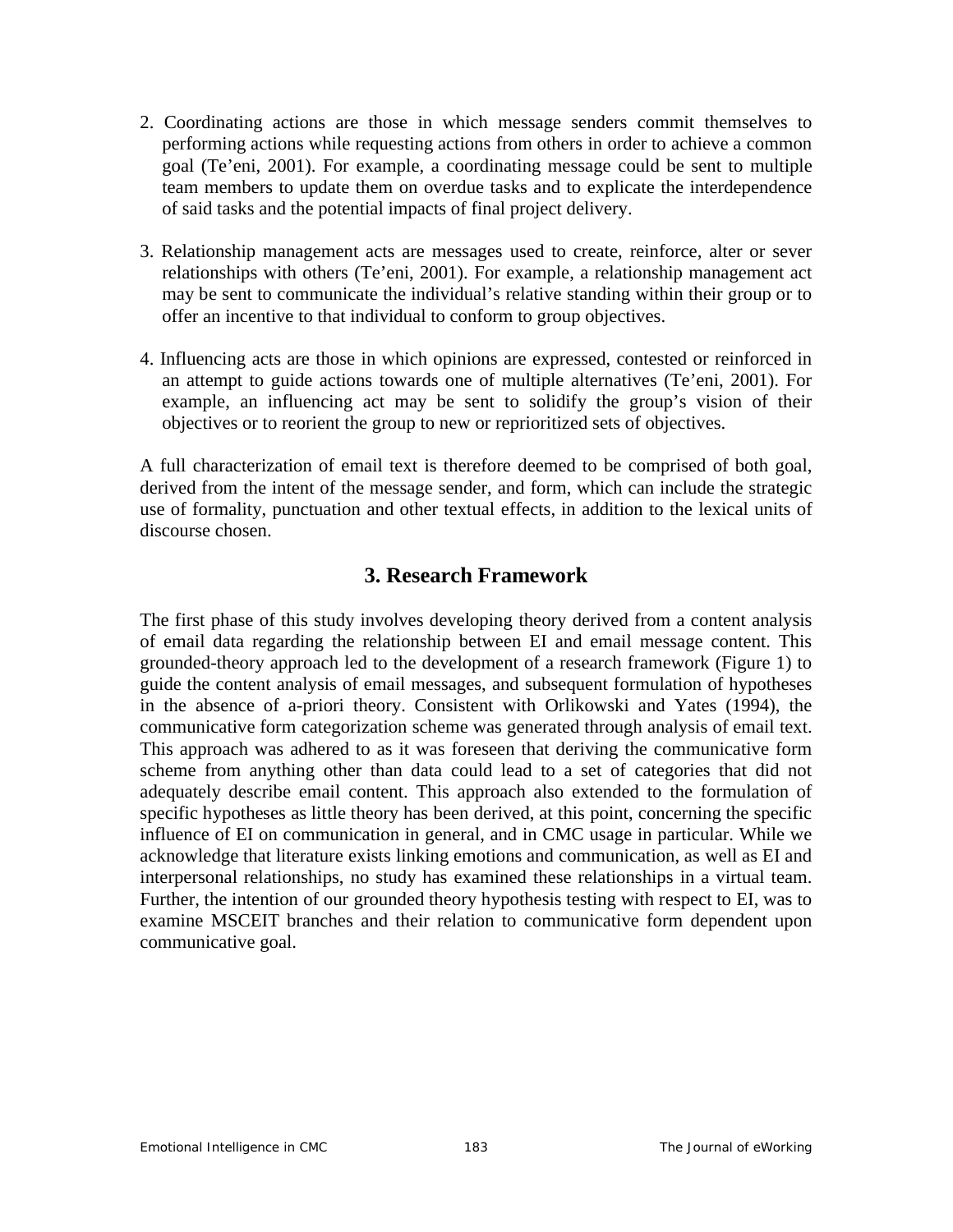



The relationship between EI abilities and communicative form was the focus of this study. The authors acknowledge the existence of other potential factors not identified in the framework, such as socially constructed norms of communication that may affect communicative form. Communication norms were assumed to be relatively stable given that the virtual team studied was in existence with largely the same members for a number of years. In addition, a potential influencing effect of communicative goals on this relationship was sought. A team member may be motivated to enact a coordinating activity as necessary, for example, but there may be several available strategies for doing so, and this may result in alternate forms of the same goal dependent upon individual differences in EI.

## **4. Method**

The case study approach is employed here as the process to be observed, that is the communication of virtual team members, is highly dependent on several contextual factors and therefore is best observed as it occurs naturally (Yin, 1994). The participants of this study were the members of a five person virtual team involved in the design, development and support of a proprietary information system. All team members were male and over forty years old. Unlike many virtual teams which are assembled on an 'as needed' basis (Powell, Piccoli, & Ives, 2004), the membership of this team has been stable for a long time and they had been operating virtually for many years. All five persons in the team typically meet FtF once a year. Subsets of team members (typically dyads) interact FtF once every two to three months on average. So, while the team members do know each other they rarely interact FtF. Because of the all-male composition and established nature of the team, results from this study cannot be generalized to transient or stable all female or mixed-gender teams. Email messages comprised the bulk of communication for this team. Other forms of communication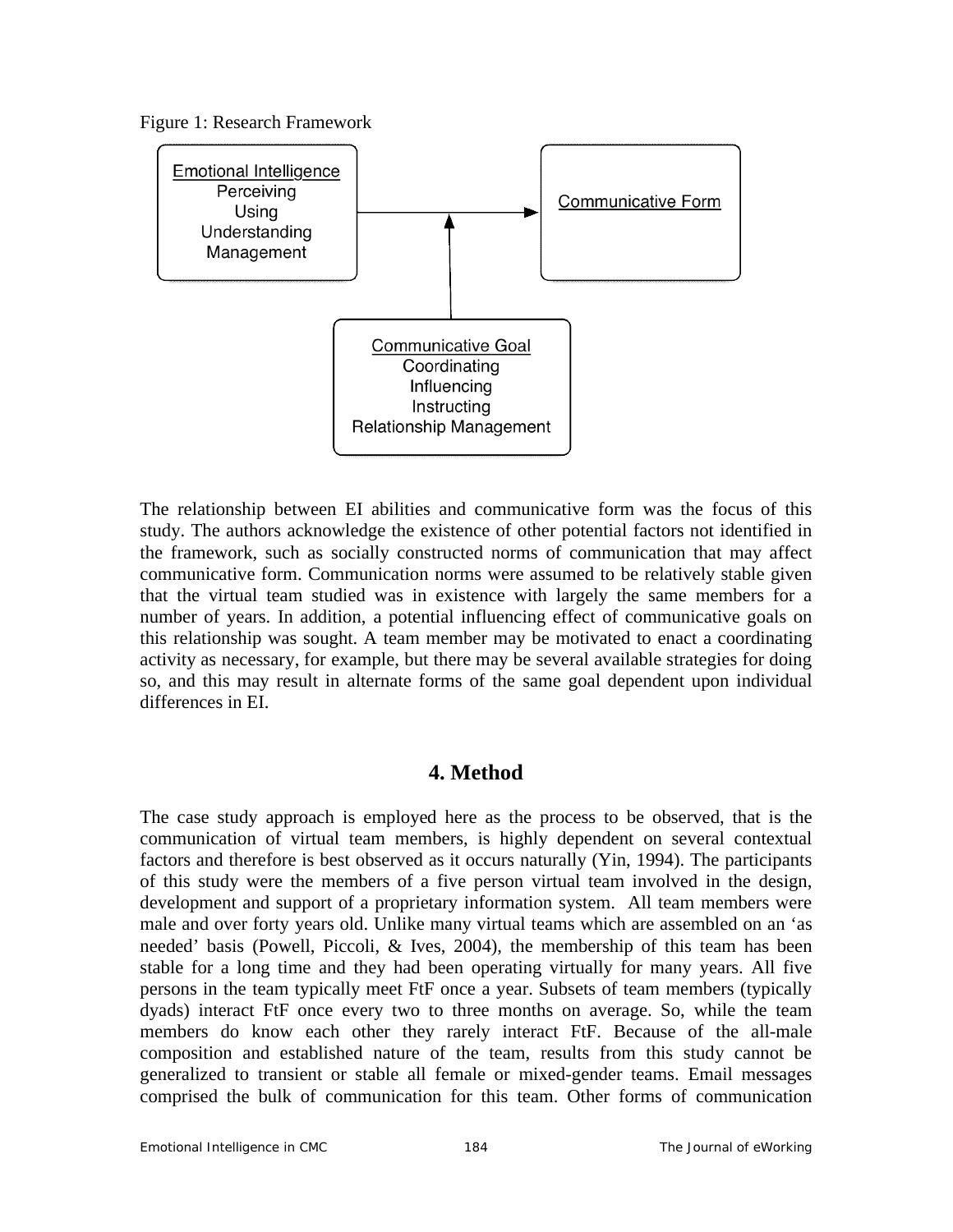included FtF meetings (noted above), telephone calls that occurred at most twice a month, and 'instant messaging' which was used at varying levels by different members of the team. Despite the availability of these other media, each member reported that email was the primary medium used by the team, accounting for ninety percent or more of all communications.

#### **4.1 Measures**

EI was measured using an online version of the MSCEIT (Mayer, Salovey, Caruso, & Sitarenios, 2003). A separate 'expert' score was obtained for each of the four branches of the EI model (perceiving, understanding, using and managing), as well as an overall EI Quotient (EIQ) score. The MSCEIT provides the ability to normalize all scores for age and gender. That option was used in this study. Each team member provided responses independently and confidentially.

Content analysis was used to assess communicative goal and communicative form. The scheme chosen for communicative goal is adapted from Te'eni's (2001) model of cognitive-affective communication. Specifically, each unit of analysis from the email was categorized as coordinating, influencing, instructing or relationship management. The scheme for communicative form was derived using open coding following a grounded theory approach. The derivation of this scheme will be discussed in the subsequent section.

### **4.2 Analysis**

Email archives of internal team communication were obtained from the team members for a two-month period of August 1, 2004 to September 30, 2004. This sampling frame was chosen for several reasons. First, this time period is immediately prior to a major deliverable and thus represents a time of high relative activity and stress. Second, it represents a time frame for which near complete records were available. Except for one to one email communication between two of the five members, the archives were complete for the aforementioned sampling frame. Pseudonyms for team members and associated message counts are presented in Table 1. Jason was the team leader and thus sent many more emails than the other team members. Based on semi-structured interviews with team members, it was determined that messages from a single sender to a single recipient are very rare, and perhaps non-existent.

| $\check{ }$        |        |
|--------------------|--------|
| <b>Team Member</b> | Sample |
| Chris              | 111    |
| <b>Brian</b>       | 202    |
| Daniel             | 260    |
| John               | 62     |
| Jason              | 606    |
| Total              | 1241   |

Table 1: Total Messages Sent by Team Member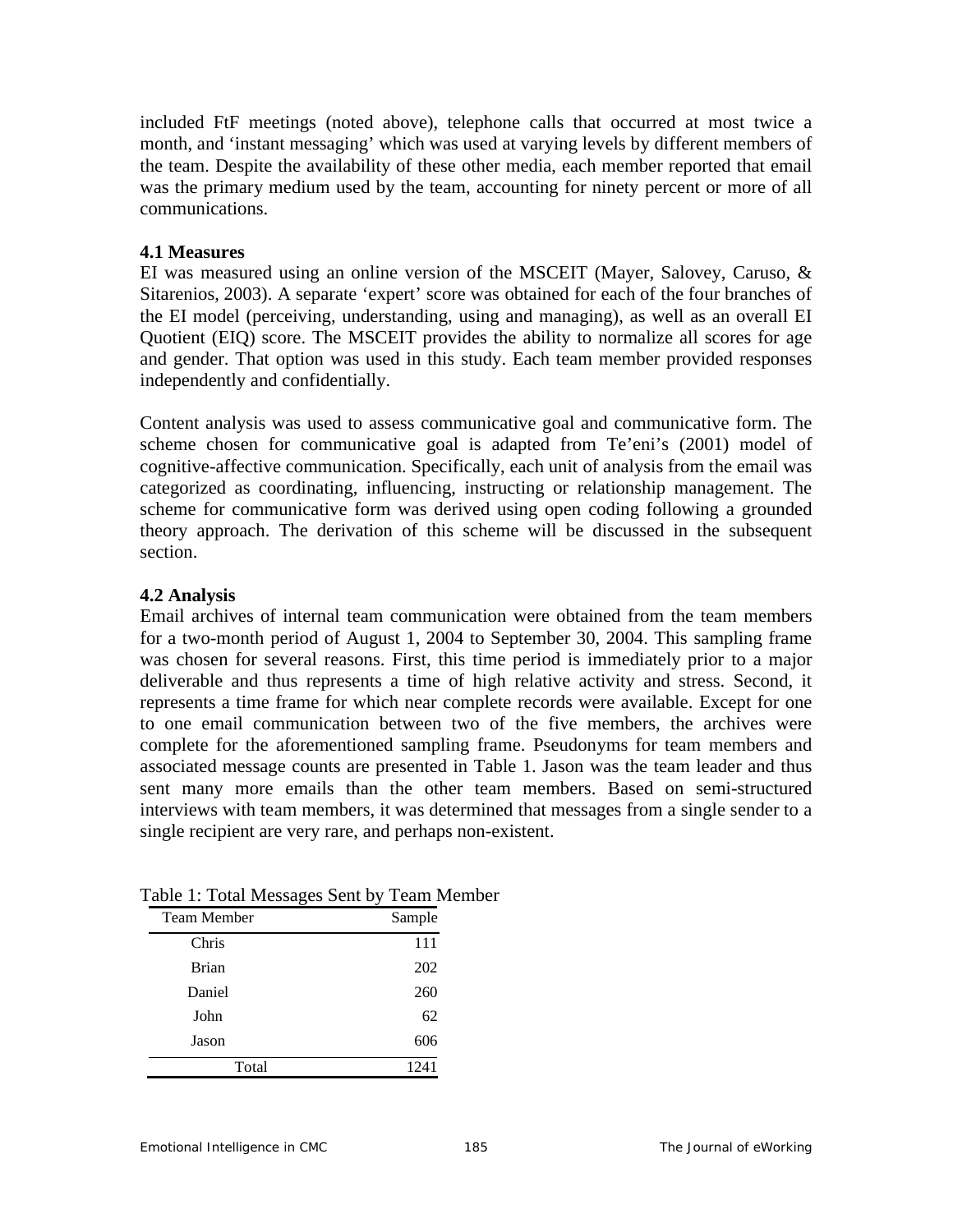#### **4.3 Content Analysis and Theory Generation**

Each unit of analysis, as described below, was categorized according to two different schemes. The first categorization was by communicative goal. The second, emergent categorization scheme about communicative form was developed in part by what is known about the behaviors of emotionally intelligent individuals (Mayer et al., 2003). This process attempted to locate observable influences of EI on email communicative form as opposed to attempting to evaluate the EI of an individual by reading their messages.

#### *4.3.1 Communicative Goal*

The unit of analysis was defined by categorical distinctions according to the communicative goal scheme. It was found that all but two of the messages contained a single communicative goal. These two messages were divided and the resulting sample size was 1,241 messages. Each unit of analysis was considered within the email message thread that it occurred. This applied to both the initial development of the emergent communicative form categorization scheme, and also during the subsequent coding. Coding was accomplished by observing each unit of analysis and interpreting the most likely goal of the communicator. Guidelines for performing this classification were derived by iteratively analyzing data.

#### *4.3.2 Communicative Form*

Once coding of communicative goals was complete, email contents were subjected to a re-analysis. In the absence of a comprehensive theory which links the EI and CMC research domains, grounded theory approach was employed to derive theory from data (Glaser & Strauss, 1967). Communicative form, therefore, was derived through an examination of the data. This does not mean that all relevant theory was ignored in the generation of the categorization scheme, as researchers cannot be expected to abandon all knowledge in pursuit of new theory (Goulding, 2005). The unit of analysis was a message. In this analysis, themes were identified within email text. Meaning was important, but instead of searching for the goal of the communicator, the manner in which the message was coded, that is its contents, drove the inquiry. The extent to which elements of written formality and conversational elements of speech were included in email messages was examined. Emotional expressions encoded or absent in text were treated as clues. This categorization was motivated by the desire to produce categories that were highly distinct from one another. This effort resulted in the following communicative forms being identified: *lean*, *firm*, *tentative* and *hybrid*.

- *1. Lean* messages are those that contained very little content and have few or no equivalencies in spoken discourse. Examples of this category include messages containing an internet address and nothing more, or messages whose sole purpose is to transfer an attachment (with nothing in the message body).
- *2. Firm* messages are those that exhibit a higher level of conviction on the part of the message sender than those classified as tentative. Firm messages may include statements about what 'must be done', 'will be done', 'has been done' and so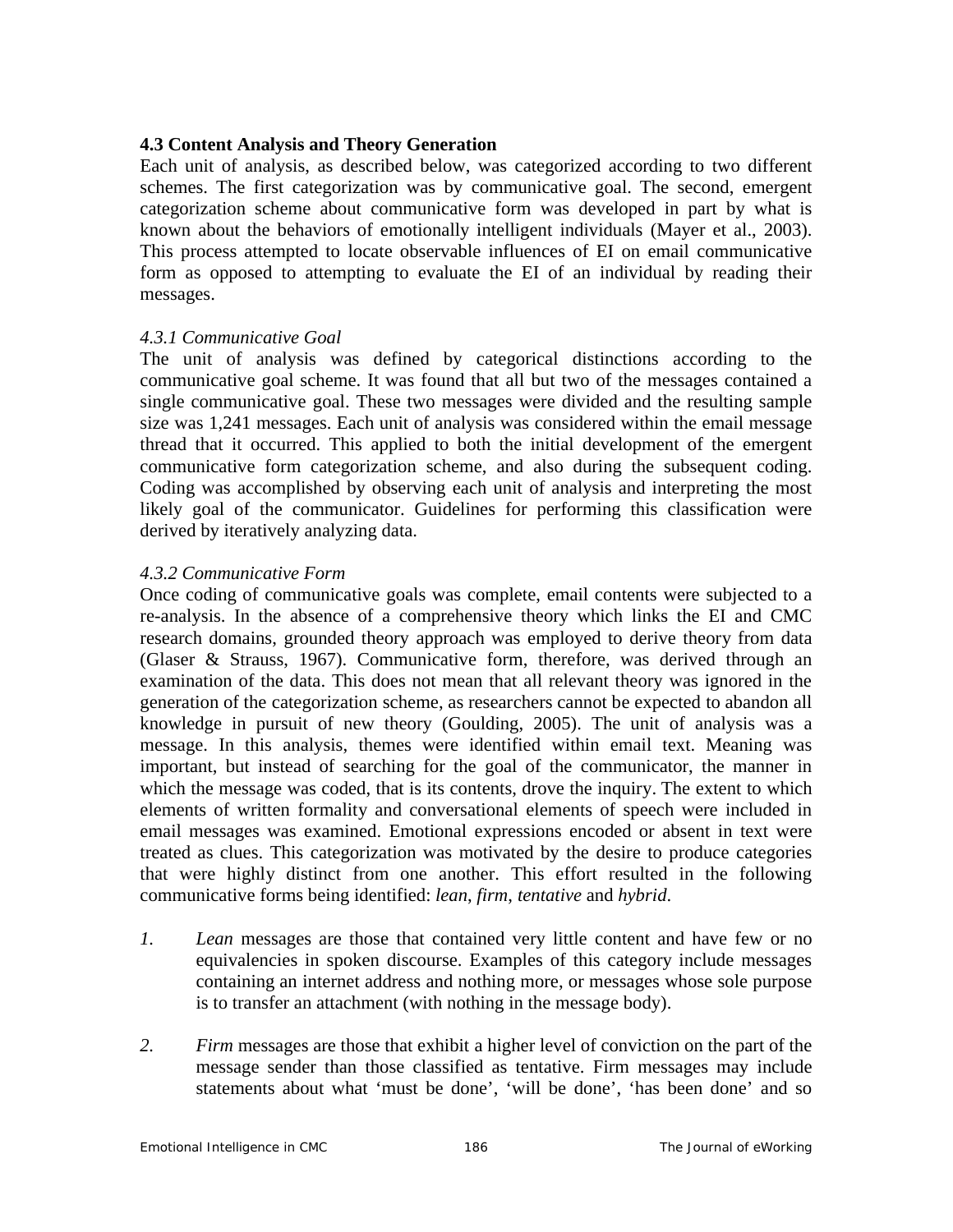forth. Messages composed with a firm style do not appear to openly invite the opinions of others. For example, where a message sender indicates what 'should be done' it seems that offering an alternative might highlight a stronger disagreement than if the opinion was expressed as one of many potential courses of actions. A sample is provided below:

"I would definitely wait until you talk with (…). We haven't talked with  $(...)$  in quite awhile -- so we don't know for sure  $(...)$  current thoughts."

In this example, the communicator appears to be offering advice to another on a course of action. The message sender appears to support only one course of action and does so firmly by using the term "definitely". The further reasoning for this course of action is presented as facts rather than vague recollections, i.e. "We haven't talked" and "we don't know".

*3. Tentative* messages were characterized by the high prevalence of a different set of words and phrases such as 'maybe', 'might' and 'could be'<sup>1</sup>. A sample is provided below:

> "I would suggest referencing the documents rather than breaking them up. Both the (…) and (…) docs fit. I still remain, however, uneasy about the sections having to do with (…) critique of software development not being well coordinated with an overall plan. (…) is an egregious example of not having been included in any overall plan -- and a strong argument against continued (…) could be based on that fact, I think."

Here the message sender appears to be offering opinions on how to proceed, but "suggests" what should be done instead of firmly stating it. The sender also suggests that a "strong argument" could be raised, but does not attribute that argument to himself.

*4. Hybrid* messages are those that are neither clearly firm nor clearly tentative but rather contain elements of both. A sample is provided below:

"OK, i have no time conflicts so far, it would probably be best if we were there together. I'm flexible, give me an hour's notice and I'll be there."

In this example, we can see that the communicator is sending a tentative message regarding whether the individuals should go somewhere together. By the same token, the communicator is also employing a firm communication strategy regarding his ability to be at the place in question if so desired.

If a message was not categorized as *lean*, an inductively derived list of firm and tentative keywords and phrases was referenced to aid in categorization into one of the other three

 $\overline{a}$ 

<sup>&</sup>lt;sup>1</sup> Previous research has determined that females use more tentative communication than males (Calnan  $\&$ Davidson, 1998). Thus the gender composition of the team needs to be considered when interpreting results.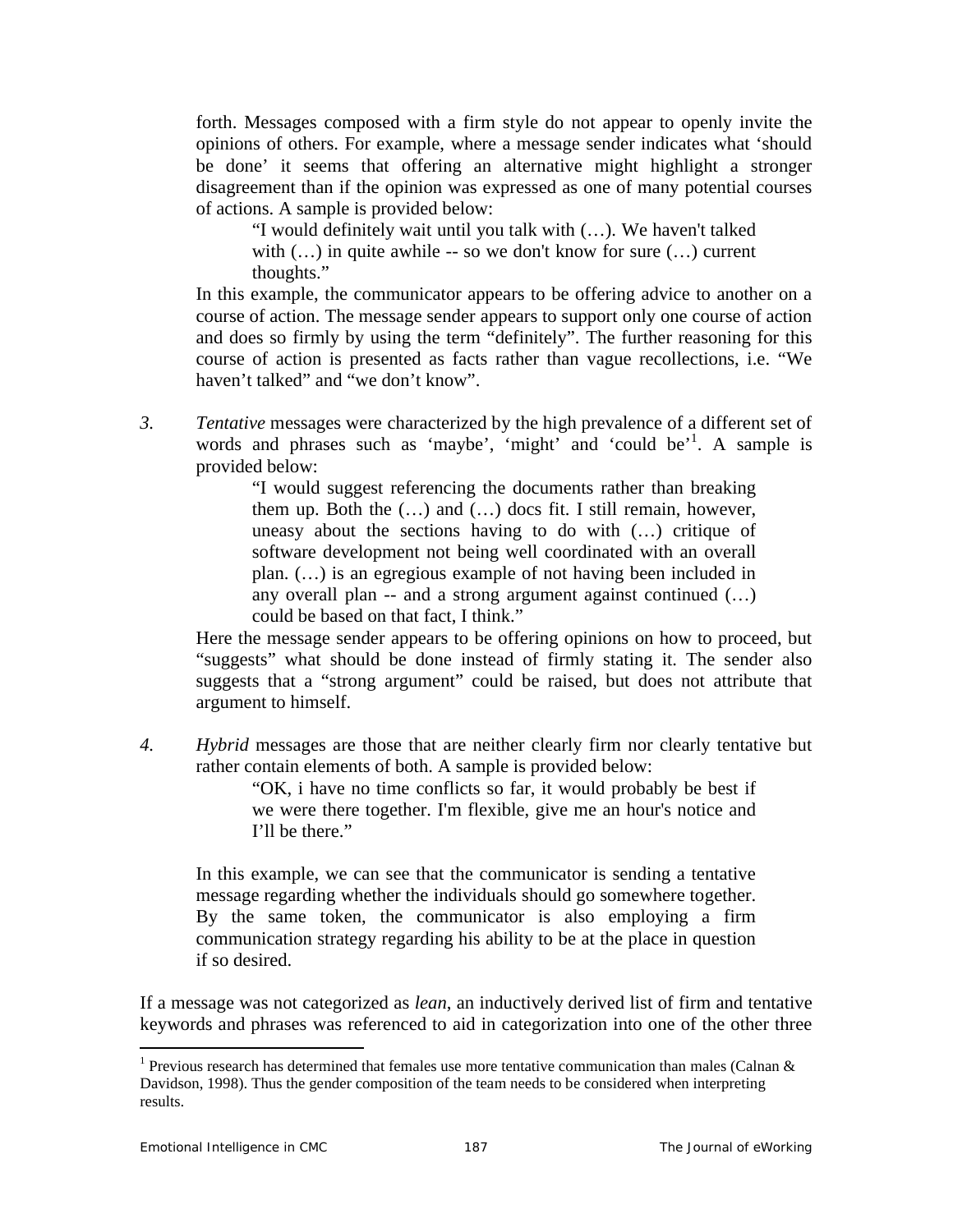forms. Messages that contained keywords or phrases predominantly from one set were categorized as either *firm* or *tentative*. Messages that contained key words or phrases from both firm and tentative sets in roughly equal proportions were categorized as *hybrid*. A full listing of the words and phrases used to distinguish *firm* from *tentative* is provided in Appendix A.

It was noted that the communicative forms of the five members were quite similar in that, without observing who the message was from directly, it was difficult to predict who had sent it. The one exception to this was Jason whose messages were less formal than those of the other team members. A common feature amongst all members' messages was the full capitalization of member names. In the telephone interviews, designed and executed to supplement the email archives with information regarding the norms of the group, it was learned that this was a norm of communication used to draw an individual's attention to a particular segment of the email.

Through iterative examination of the messages it appeared that different members preferred to use different words to encode largely the same communicative goal. Further, the words chosen seemed to vary according to the communicative goal being performed. The emergent communicative form categorization was therefore motivated to uncover the slightly differing forms that members which shaped their email messages. It was also noted that the unit of analysis to which these categories applied was similar to the unit of analysis to which the communicative goal categories applied. Therefore, the unit of analysis for this scheme was the same as that of the communicative goal scheme.

Once both categorization schemes were finalized, a sub-sample of 200 messages were coded by two independent raters assess the reliability of the coding schemes. EI scores were not analyzed prior to coding in order to avoid possible biases in categorization of a message where the EIQ of the composer was known. This approach was taken to distance the observer from the participants in order maintain qualitative reliability (Gans, 1999). As recommended by Neuendorf (2002), email messages were provided for coding in hard-copy form to allow 'marking up' of the text. Interrater reliability was assessed with Cohen's Kappa (1960) and the prevalence adjusted bias adjusted kappa (PABAK) are presented in Table 2.

| Table 2. Cometh County Scheme Kater Agreement |       |              |  |  |
|-----------------------------------------------|-------|--------------|--|--|
| Categorization                                | Kappa | <b>PARAK</b> |  |  |
| Communicative Goal                            | 0.74  | 0.82         |  |  |
| Communicative Form                            | 0.69  | 0.80         |  |  |

|  |  | Table 2: Content Coding Scheme Rater Agreement |
|--|--|------------------------------------------------|
|  |  |                                                |

## *4.3.3 Theory Generation*

The end result of these analyses was a separate categorization for each unit of text according to two schemes. A revised research framework is presented in figure 2.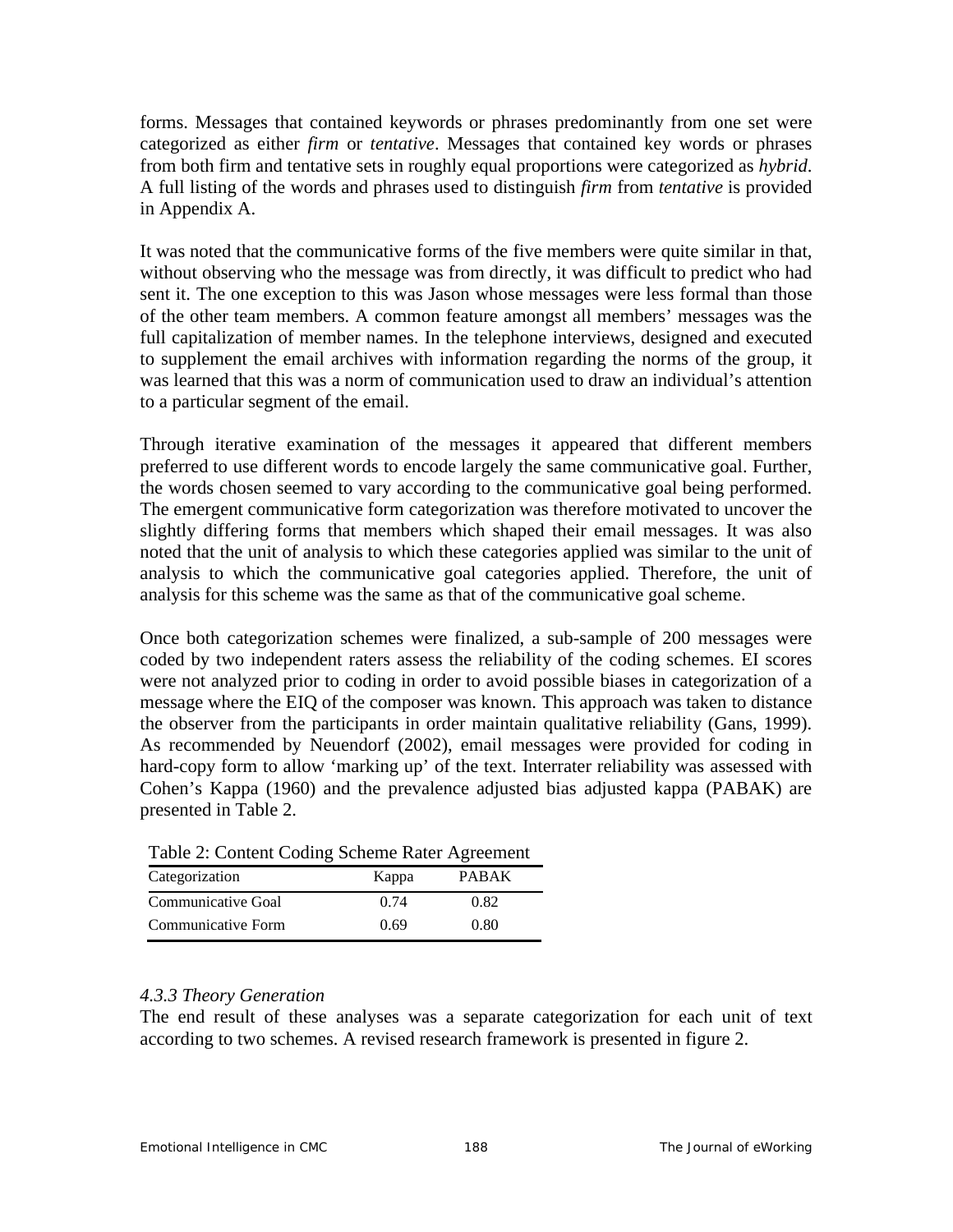



A cross tabulation between each team member and communicative goals was performed to determine whether certain individuals were engaging in more of certain goals than others. A similar comparison was made between individuals and the communicative form categories. Finally cross tabulations were calculated for each message sender comparing communicative goals and communicative form. As the emergent communicative form categories were derived focusing on attributes of EI abilities, these data suggested that certain abilities are used more in certain communicative goals. Specifically, an interaction effect was sought between communicative goal and the communicative form categories.

These comparisons were undertaken to aid in building theory about how content varies from one communicator to another and how communicative form may differ depending on communicative goal. Recorded interviews were used during this analysis to provide potential reasons for any observed differences, as expressed by the team members themselves. This qualitative analysis resulted in the grounded theory on the relationship between EI and email message content from which hypotheses were generated and tested.

# **5. Results**

Table 3 lists the proportions and raw counts of each team member's emails in each of the goal categories. From these results it is clear that the bulk of communication for the team consists of coordinating goals. It is also appears that Jason performs more instructing communicative goals than the rest of the team which is to be expected given his status as team leader.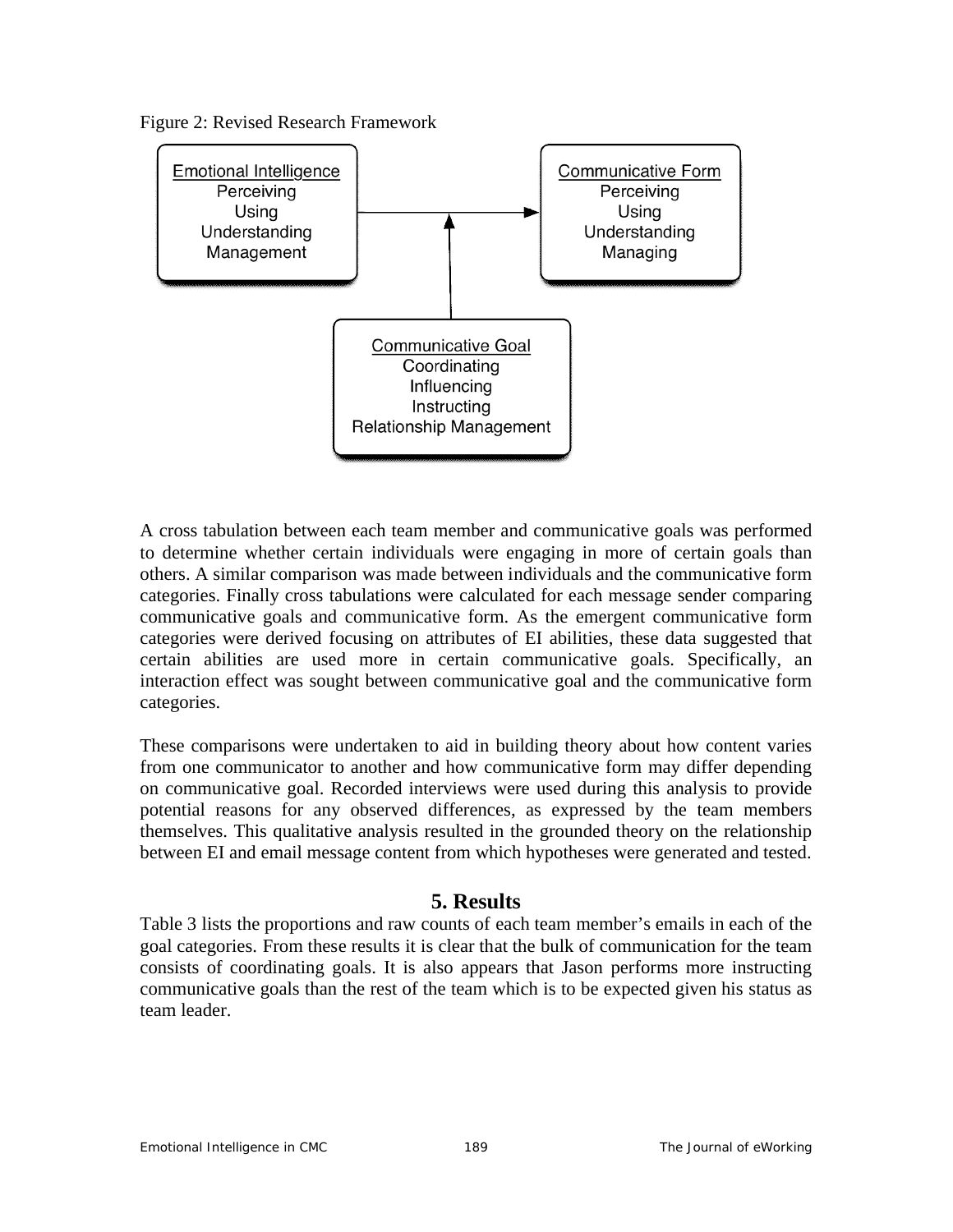|              |       | Coordinating<br># $(%)$ | Influencing<br>#(%) | Instructing<br># $(%)$ | Rel. Management<br># $(%)$ | <b>Total Emails</b> |
|--------------|-------|-------------------------|---------------------|------------------------|----------------------------|---------------------|
| Chris        |       | 81 (72.97%)             | $5(4.50\%)$         | 13 (11.71%)            | $12(10.81\%)$              | 111                 |
| <b>Brian</b> |       | 130 (64.36%)            | 38 (18.81%)         | 24 (11.88%)            | $10(4.95\%)$               | 202                 |
| Daniel       |       | 178 (68.46%)            | 35 (13.46%)         | 31 (11.92%)            | 16(6.15%)                  | 260                 |
| John         |       | 48 (77.42%)             | 7(11.29%)           | 6(9.68%)               | $1(1.61\%)$                | 62                  |
| Jason        |       | 372 (61.39%)            | 41 (6.77%)          | 137 (22.61%)           | 56 (9.24%)                 | 606                 |
|              | Total | 809 (65%)               | 126 (10%)           | 211 (17%)              | 95 (8%)                    | 1241                |

Table 3: Communicative Goals for Each Team Member

Table 4 lists the proportions and raw counts of each team member's email in each of the form categories. Here the *firm* form proportions exceed those of the *tentative* form, but to varying extents amongst members. The largest differential is exhibited in Brian's results where approximately nine times more messages were *firm* as opposed to *tentative*. Alternatively, Chris's results show less than two times as many *firm* emails compared to *tentative* emails. *Lean* message proportions displayed a large range (8.91% for Brian and 43.55% for John) but the majority of team members used this form for approximately 30% of their emails. *Hybrid* messages were the least popular communicative form used suggesting that team members were consistent in the way they used language in constructing their messages.

Table 4: Communicative Forms for Each Team Member

|              |       | Firm $#(%)$  | Hybrid $#$ $%$ ) | Lean # $(\%)$ | Tentative $#$ $(\%)$ | Total Emails |
|--------------|-------|--------------|------------------|---------------|----------------------|--------------|
| Chris        |       | 41 (36.94%)  | $9(8.11\%)$      | 36 (32.43%)   | 25 (22.52%)          | 111          |
| <b>Brian</b> |       | 143 (70.79%) | 23 (11.39%)      | 18 (8.91%)    | 18 (8.91%)           | 202          |
| Daniel       |       | 107 (41.15%) | 29 (11.15%)      | 71 (27.31%)   | 53 (20.38%)          | 260          |
| John         |       | 24 (38.71%)  | 8 (12.90%)       | 27 (43.55%)   | $3(4.84\%)$          | 62           |
| Jason        |       | 318 (52.48%) | 50 (8.25%)       | 177 (29.21%)  | 61 (10.07%)          | 606          |
|              | Total | 633 (51%)    | 119 (10%)        | 329 (26%)     | 160 (13%)            | 1241         |

To assess the possibility that relationship between EI abilities and communicative form may depend upon communicative goal, a cross tabulation of communicative goal proportions by communicative form proportions was performed for each member of the team. This analysis suggested that there are many differences between team members with respect to the communicative form employed in certain communicative goals. John and Brian, for example, use a *firm* form to encode instructing acts to a greater extent than the rest of the team. Daniel appears to have a greater inclination to employ a *tentative* form when encoding influencing acts than the rest of the team, with the possible exception of Chris. There are also similarities amongst these data such as the absence of any *lean* influencing acts and very few *lean* instructing and *lean* relationship management acts.

These results suggest an interaction between communicative form and communicative goal and that this effect differs amongst team members. For the purposes of this study, the relationship between individual differences in EI abilities and varying preferences in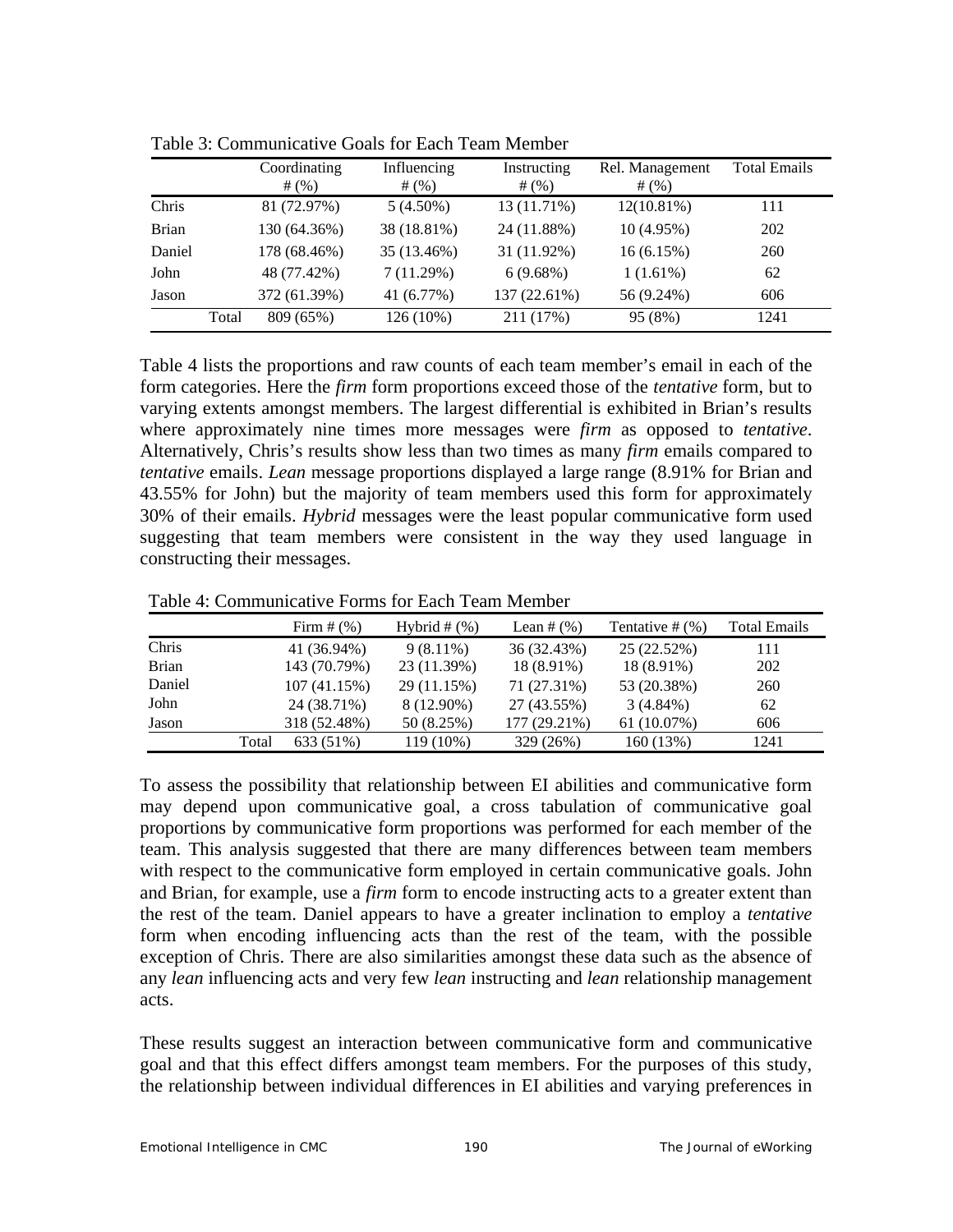communicative form by communicative goal was examined. Through this examination, specific hypotheses were derived and tested.

### **5.1 Hypotheses Generation and Testing**

Consistent with the principles of grounded theory (Glaser & Strauss, 1967), the theory derived in the preceding section was refined by examining individual differences in EI abilities; comparing them to observed differences in communicative form by communicative goal. Each member's EI scores and qualitative assessments are first presented and apparent differences are highlighted. The unit of analysis is the individual. These differences are then compared to the communicative form differences observed in the preceding section. Finally, hypotheses are derived which are supported through this assessment, and tested.

MSCEIT branch scores and overall EI (EIQ) are shown for each team member in table 5. Reliabilities for individual tests are lower than the reliability of branch scores, and are therefore not reported nor used in hypotheses testing. A score of 100 is considered average while scores below 90 suggest a need for improvement and scores above 120 are considered strengths. All branch scores observed here may be interpreted as roughly average, above or below average, need for improvement or strength while overall EI scores are roughly average or below. For a full review of qualitative assessment categories, see Mayer, Salovey, and Caruso (2002).

|                       | Perceiving | Using  | Understanding | Managing | Overall EI |
|-----------------------|------------|--------|---------------|----------|------------|
| Chris                 | 85.28      | 88.33  | 85.31         | 92.56    | 83.00      |
| <b>Brian</b>          | 86.77      | 91.18  | 107.13        | 107.53   | 96.15      |
| Daniel                | 93.89      | 97.61  | 108.29        | 105.40   | 102.71     |
| John                  | 95.52      | 96.79  | 109.66        | 105.24   | 103.59     |
| Jason                 | 79.24      | 121.72 | 95.12         | 99.42    | 93.81      |
| <b>Branch Average</b> | 88.14      | 99.13  | 101.10        | 102.03   | 95.85      |

TABLE 5: EI Test, Branch and Overall Scores

EI branch scores were considered in examining the email communicative form proportions. The influence of communicative goal category on the relationship between EI scores and communicative form was hypothesized. In some cases, there appeared to be an effect between EI scores and email communicative form for only certain communicative goals. In these cases the interaction effect is tested but not the main effect. Certain cells in the goal by form cross tabulations had 0 message counts across all team members (for example, *lean* influencing messages) or across four of the five team members (for example, *lean* relationship management messages and *lean* instructing messages). These cells were ignored when searching for patterns in the data. Also, it was noted that the understanding emotions branch scores within this sample were highly correlated with overall EIQ (Rho  $= 1.0$ ). Therefore, no hypotheses were generated to assess the relationship between EIQ and email communicative form as the observed effects would likely be similar for any obtained by examining the understanding emotions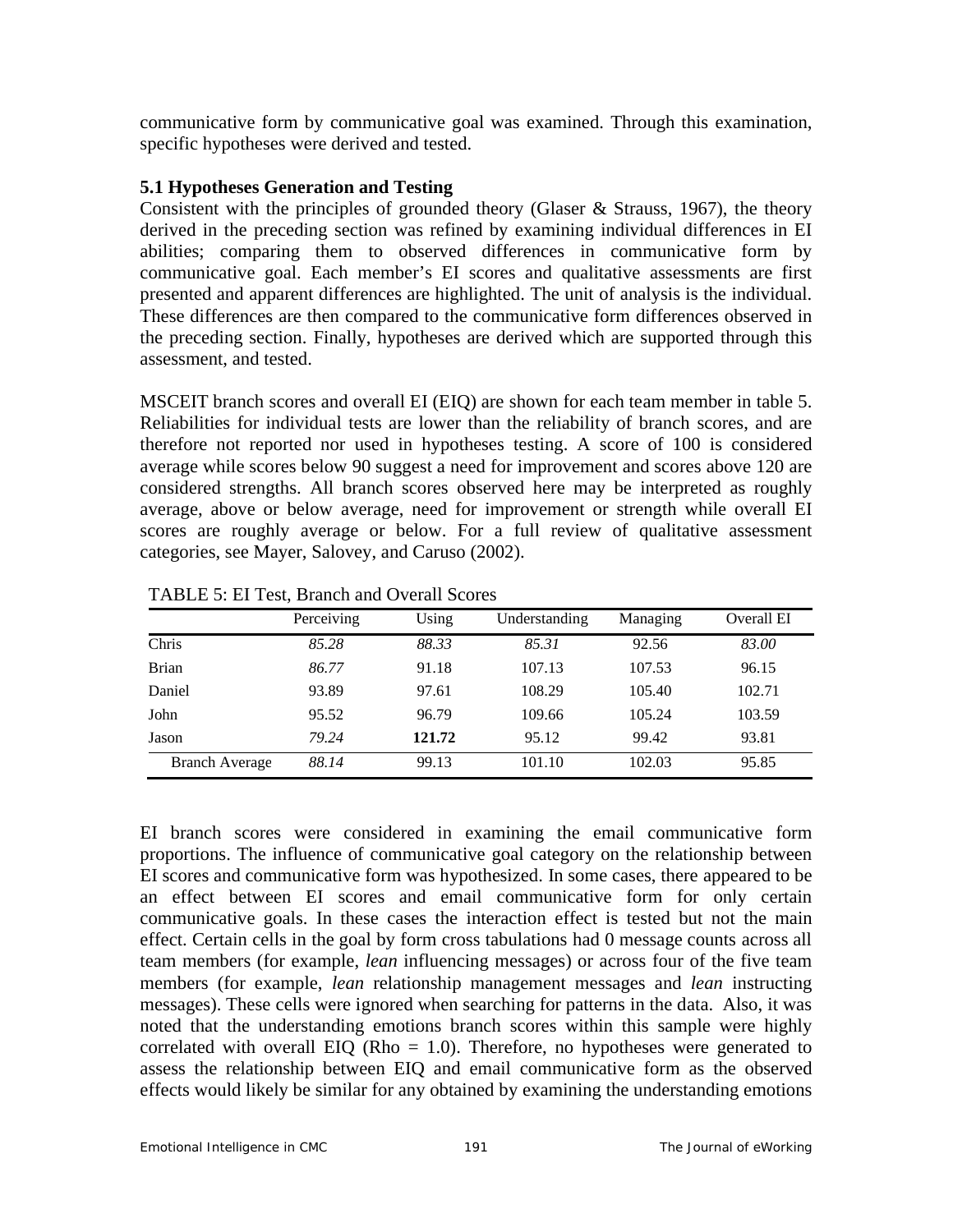branch. This analysis resulted in the hypotheses below and the results of their testing are shown in Table 6.

It should also be noted that following grounded theory principles, and with the lack of existing theory directly relating EI to text based communication in virtual teams, the intention of the hypotheses was to examine the MSCEIT branches and their relation to communicative form dependent upon communicative goal. Said another way, we have used our understanding of EI and grounded theory derived from our data to hypothesize relations between MSCEIT branches and communicative form and goal.

To assess whether hypothesized relationships exist, correlation analysis was performed. Given that the number of participants for this study was five, it was not possible to reliably assess the normality of the distribution for each variable within this group. Therefore, Spearman's Rho, a nonparametric measure of correlation, was calculated to test the hypothesized relationships between the MSCEIT branches and the percentage of emails in the various communicative categories (communicative form and communicative form x communicative goal). Where significant correlations existed, the predictive capacity of MSCEIT branches on email message content was assessed using linear regression. The MSCEIT branch scores were modeled as predictors (independent variables) and the proportions of email messages in each category (communicative form and communicative form x communicative goal) were modeled as outcomes (dependent variables). While the team size of 5 limits the power of the statistical tests and thus the generalizability of any results, we felt it is still beneficial to run the regressions to obtain an indication of the magnitude of the relationships within the sampled real-world team.

- H1: The relationship between the perceiving emotions branch of the MSCEIT and the proportion of *firm* form messages sent is influenced by communicative goal categories.
- H2: The perceiving emotions branch of the MSCEIT is positively associated with proportion of *hybrid* form messages sent, and:

H2a: This relationship is influenced by communicative goal categories.

- H3: The relationship between the understanding emotions branch of the MSCEIT and the proportion of *firm* form messages sent is influenced by communicative goal categories.
- H4: The understanding emotions branch of the MSCEIT is negatively associated with proportion of *tentative* form messages sent, and:

H4a: This relationship is influenced by communicative goal categories.

H5: The understanding emotions branch of the MSCEIT is positively associated with proportion of *hybrid* form messages sent, and: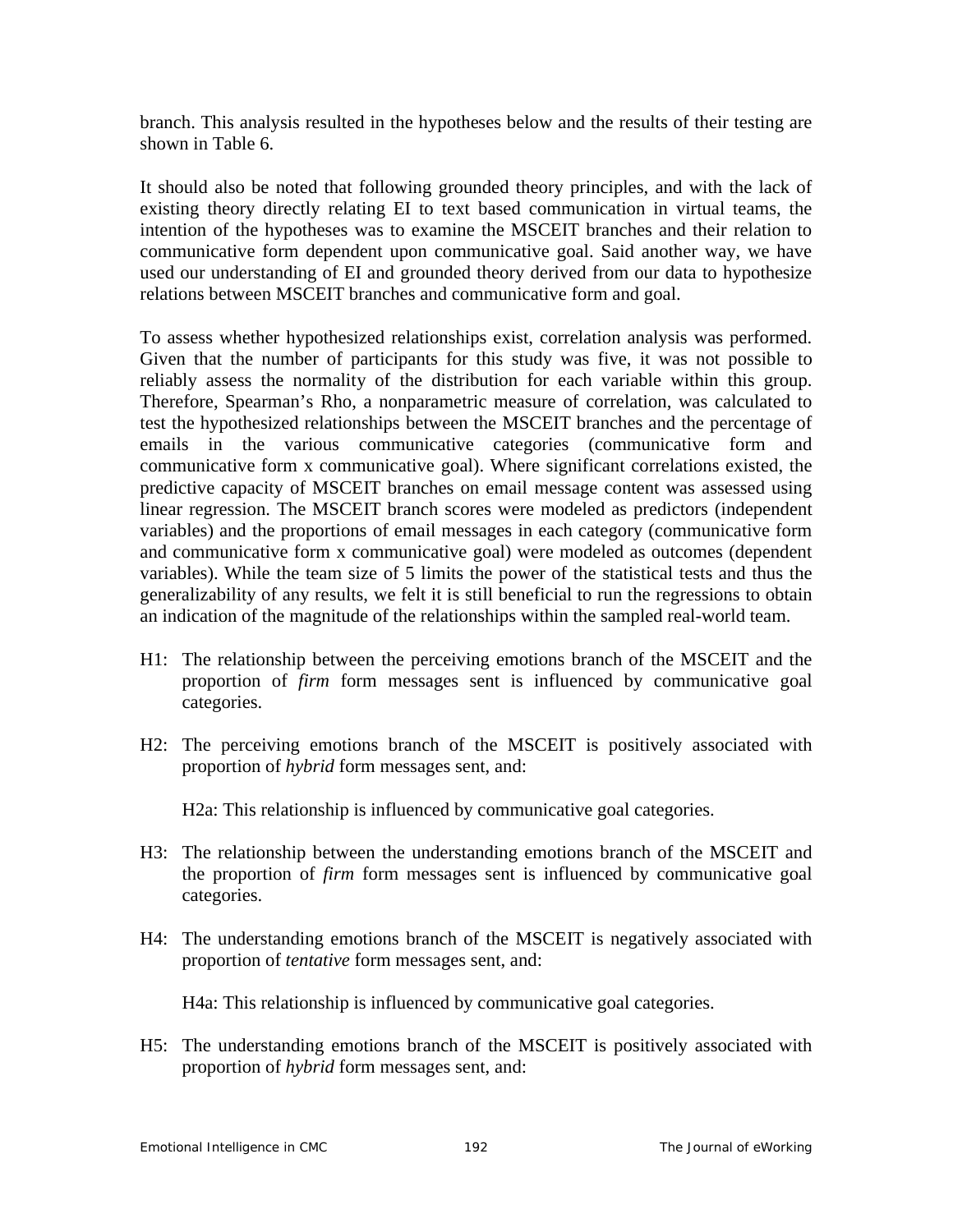H5a: This relationship is influenced by communicative goal categories.

H6: The managing emotions branch of the MSCEIT is positively associated with proportion of *firm* form messages sent, and:

H6a: This relationship is influenced by communicative goal categories.

- H7: The relationship between the managing emotions branch of the MSCEIT and the proportion of *tentative* form messages sent is influenced by communicative goal categories.
- H8: The managing emotions branch of the MSCEIT is positively associated with proportion of *hybrid* form messages sent, and:

H8a: This relationship is influenced by communicative goal categories.

H9: The managing emotions branch of the MSCEIT is negatively associated with proportion of *lean* form messages sent, and:

H9a: This relationship is influenced by communicative goal categories.

|                  | Independent   | Dependent                           | Correlation | Regression  | $R^2$ |
|------------------|---------------|-------------------------------------|-------------|-------------|-------|
|                  | (EI Ability)  | (Form/Form x Goal)                  |             | Coefficient |       |
| H1               | Perceiving    | Firm x Coordinating                 | $-0.50$     |             |       |
|                  |               | Firm x Influencing                  | $-87**$     | $-.881***$  | 0.70  |
|                  |               | Firm x Instructing                  | $.80*$      | 0.529       | 0.04  |
|                  |               | Firm x Relationship Management      | 0.50        |             |       |
| H <sub>2</sub>   | Perceiving    | Hybrid                              | $.80*$      | $.843**$    | 0.614 |
| H2a              | Perceiving    | Hybrid x Coordinating               | $.90***$    | $.917***$   | 0.79  |
|                  |               | Hybrid x Influencing                | 0.40        |             |       |
|                  |               | Hybrid x Instructing                | $-1.0***$   | $-947***$   | 0.863 |
|                  |               | Hybrid x Relationship Management    | 0.05        |             |       |
| H <sub>3</sub>   | Understanding | Firm x Coordinating                 | $-0.30$     |             |       |
|                  |               | Firm x Influencing                  | $-0.67$     |             |       |
|                  |               | Firm x Instructing                  | $.90***$    | $.81**$     | 0.54  |
|                  |               | Firm x Relationship Management      | 0.70        |             |       |
| <b>H4</b>        | Understanding | Tentative                           | $-0.70$     |             |       |
| H <sub>4a</sub>  |               | Tentative x Coordinating            | $-0.40$     |             |       |
|                  |               | Tentative x Influencing             | 0.20        |             |       |
|                  |               | Tentative x Instructing             | $-90***$    | $-893***$   | 0.73  |
|                  |               | Tentative x Relationship Management | $-0.60$     |             |       |
| H <sub>5</sub>   | Understanding | Hybrid                              | $.90***$    | .921 ***    | 0.798 |
| H <sub>5a</sub>  |               | Hybrid x Coordinating               | $.80*$      | 0.697       | 0.32  |
|                  |               | Hybrid x Influencing                | 0.30        |             |       |
|                  |               | Hybrid x Instructing                | $-90***$    | $-0.72$     | 0.35  |
|                  |               | Hybrid x Relationship Management    | 0.21        |             |       |
| H <sub>6</sub>   | Managing      | Firm                                | 0.70        |             |       |
| H <sub>6</sub> a |               | Firm x Coordinating                 | 0.50        |             |       |
|                  |               | Firm x Influencing                  | $-0.15$     |             |       |
|                  |               | Firm x Instructing                  | 0.70        |             |       |
|                  |               |                                     |             |             |       |

| Table 6: Relationships between EI Branch Scores and Communicative Forms (***p<0.05, **p<0.10, *p<0.15). |  |  |  |
|---------------------------------------------------------------------------------------------------------|--|--|--|
|                                                                                                         |  |  |  |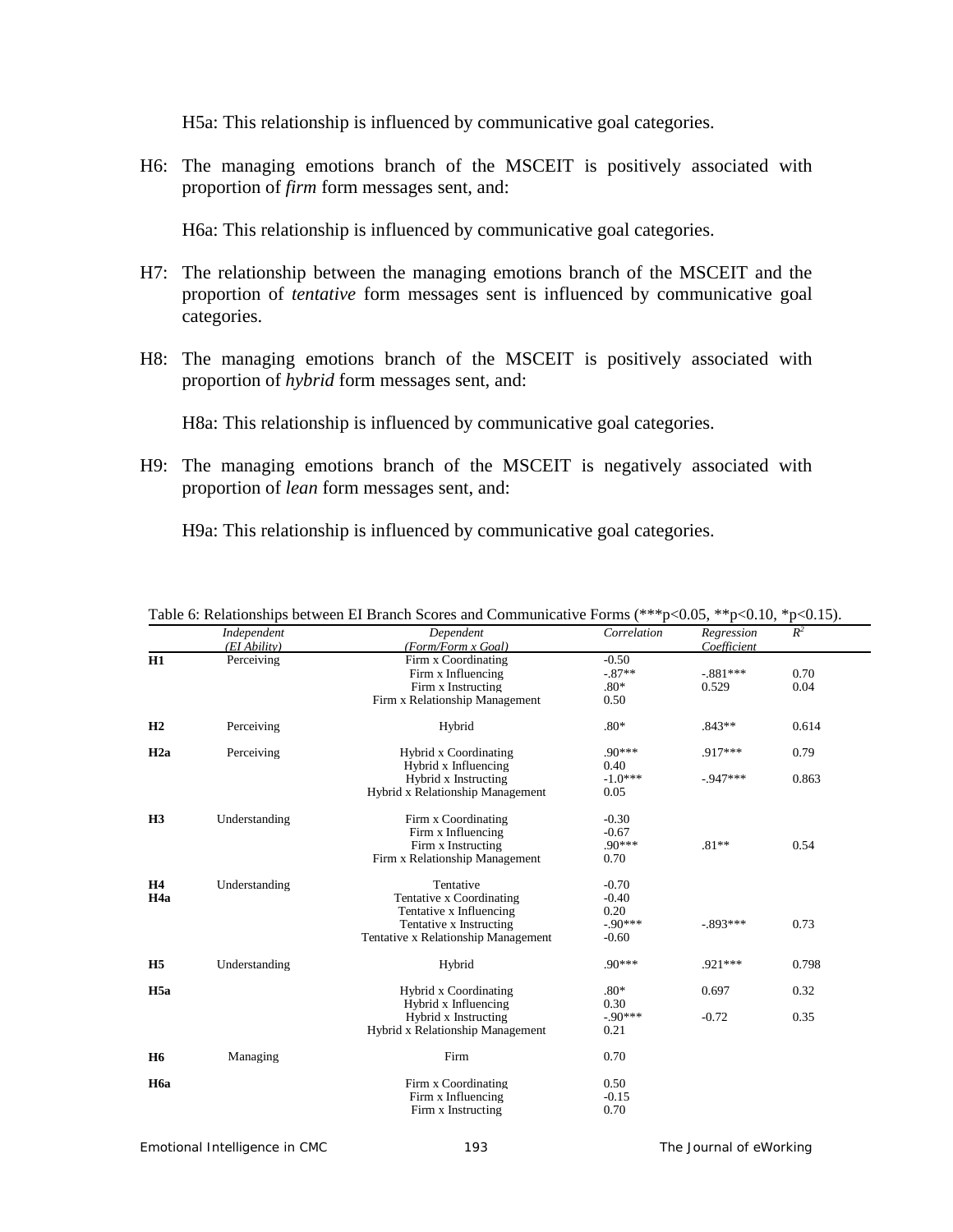|                  |          | Firm x Relationship Management      | 0.50    |  |
|------------------|----------|-------------------------------------|---------|--|
| H7               | Managing | Tentative x Coordinating            | $-0.20$ |  |
|                  |          | Tentative x Influencing             | 0.00    |  |
|                  |          | Tentative x Instructing             | $-0.70$ |  |
|                  |          | Tentative x Relationship Management | $-0.20$ |  |
| <b>H8</b>        | Managing | Hybrid                              | 0.70    |  |
| H <sub>8</sub> a |          | Hybrid x Coordinating               | 0.60    |  |
|                  |          | Hybrid x Influencing                | 0.10    |  |
|                  |          | Hybrid x Instructing                | $-0.50$ |  |
|                  |          | Hybrid x Relationship Management    | 0.72    |  |
| H9               | Managing | Lean                                | $-0.70$ |  |
| H <sub>9a</sub>  |          | Lean x Coordinating                 | $-0.70$ |  |
|                  |          | Lean x Influencing                  | 0.00    |  |
|                  |          | Lean x Instructing                  | 0.11    |  |
|                  |          | Lean x Relationship Management      | $-0.35$ |  |

## *5.1.1 Perceiving Emotions*

H1, which predicted that the relationship between emotional perception ability and proportion of *firm* form messages is influenced by communication goal was partially supported. Significant results were found for the relationship between emotional perception and *firm* form influencing  $(r = -.87, p < .10)$  and instructing  $(r = .80, p < .15)$ messages. The regression coefficients were significant for both relationships.

H2, which predicted a positive relationship between emotional perception ability and proportion of *hybrid* form messages, was supported. Specifically, significant relationships were found for the relationships between emotional perception and *hybrid* messages ( $r =$ .80,  $p \lt 0.15$ , *hybrid* coordinating messages ( $r = 0.90$ ,  $p \lt 0.05$ ) and *hybrid* instructing messages ( $r = -1.0$ ,  $p < .05$ ). H2a was therefore partially supported. The regression coefficients for the relationships between emotional perception ability and *hybrid* form messages (p<.10), *hybrid* form coordinating messages (p<.05) and *hybrid* form instructing messages were all significant  $(p<0.05)$ .

## *5.1.2 Understanding Emotions*

H3, which predicted that the relationship between understanding emotions branch and *firm* form messages would be influenced by communication goal was partially supported. Only emotional understanding ability and *firm* form instructing messages was found to be significant ( $r = .90$ ,  $p < .05$ ). The regression coefficient for this relationship was significant ( $p<0.10$ ) and fairly large ( $\mathcal{R} = .81$ ).

H4 predicted a negative relationship between understanding emotions and *tentative* form messages was not supported. While the sign of the correlation was supported  $(r=-.7)$ , it was insignificant. However, H4a, which posited an influencing effect of communication goal on the relationship between understanding emotions and *tentative* form messages was partially supported. Specifically, both the correlation and regression coefficient between understanding emotions and *tentative* instructing messages was significant (-.90, p<.05; p<.05).

H5, which predicted that the understanding emotions branch would be positively associated with the proportion of *hybrid* form instructing messages was supported (r =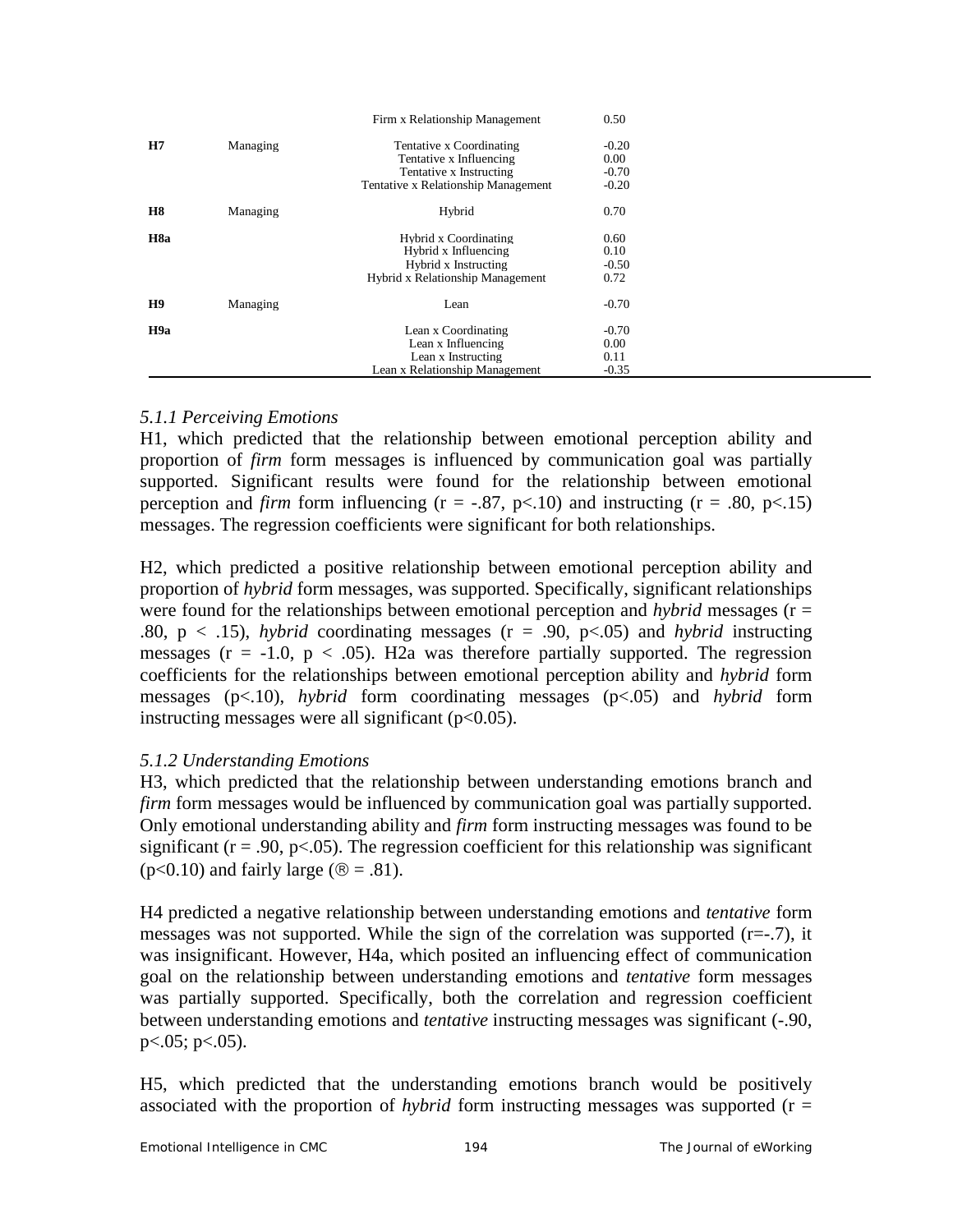.90, p<.05). Additional significant correlations were found for the understanding branch and *hybrid* coordinating messages ( $r = .80$ ,  $p < .15$ ) and *hybrid* instructing messages ( $r = -$ .90, p<.05). H5a was thus partially supported. Regression coefficients were insignificant for the influence of communication goal on the relationship between understanding emotions and *hybrid* form emails. However, the regression coefficient for the relationship between understanding emotions and *hybrid* form emails was significant (p<.05).

#### *5.1.3 Managing Emotions*

H6, H6a, H7, H8, H8a and H9 predicted associations involving the managing emotions branch of the MSCEIT. While none of these hypotheses were supported through significant associations there were several correlations that were equal to or exceeded |.70|. These include associations between the managing emotions branch and; *firm* form emails (r=.70), *firm* instructing emails (r=.70), *tentative* instructing emails (r=-.70), *hybrid* form emails (r=.70), *hybrid* relationship management emails (r=.72), *lean* form emails (r=-.70), and *lean* coordinating emails (-.70).

#### **6. Discussion**

While the significant results generally support the proposed model of EI ability branches on communicative form as influenced by communicative goal, the findings should be interpreted with caution given the exploratory nature of the study and the small sample used. Future confirmatory research should be undertaken using more teams with diverse characteristics.

#### **6.1 Perceiving Emotions**

The ability to perceive emotions, as assessed by the MSCEIT, correlated positively with *firm* instructing messages, *hybrid* form messages, and *hybrid* coordinating messages. Its relationship with *firm* influencing messages and *hybrid* instructing messages was negative. In FtF interaction individuals performing an instructive goal of communication may be inclined to alter the delivery of their message in accordance with perceptions of the recipient's emotional state (Reilly & Siebert, 2003). In CMC, the message sender's perceptions of others' emotions may not be as readily observed. Communications occurring before the instructing goal may have shaped the message sender's perceptions of the emotional state of the recipient, but it is unclear whether these perceptions remain constant over a given period of time. It could be that emotional perceptions are altered with each message sent in CMC as opposed to a more fluid exchange achieved through observation of emotional cues such as facial expression and vocal tones in FtF interaction.

If one perceived another as being in a bad mood they may alter the wording of their instructing message to increase the probability of compliance. 'Could you please do this', as opposed to, 'Do this', for example. Given the positive relationship between ability to perceive emotions and *firm* form instructing messages, and the negative relation with *hybrid* instructing messages, it is likely that CMC users engage in different forms of instructing than FtF communicators. That is, CMC users may be aware of the ease of misunderstanding and conflict escalation in email (Friedman & Currall, 2003) and thus restrict their instructing acts to a form that minimizes the possibility of misinterpretation.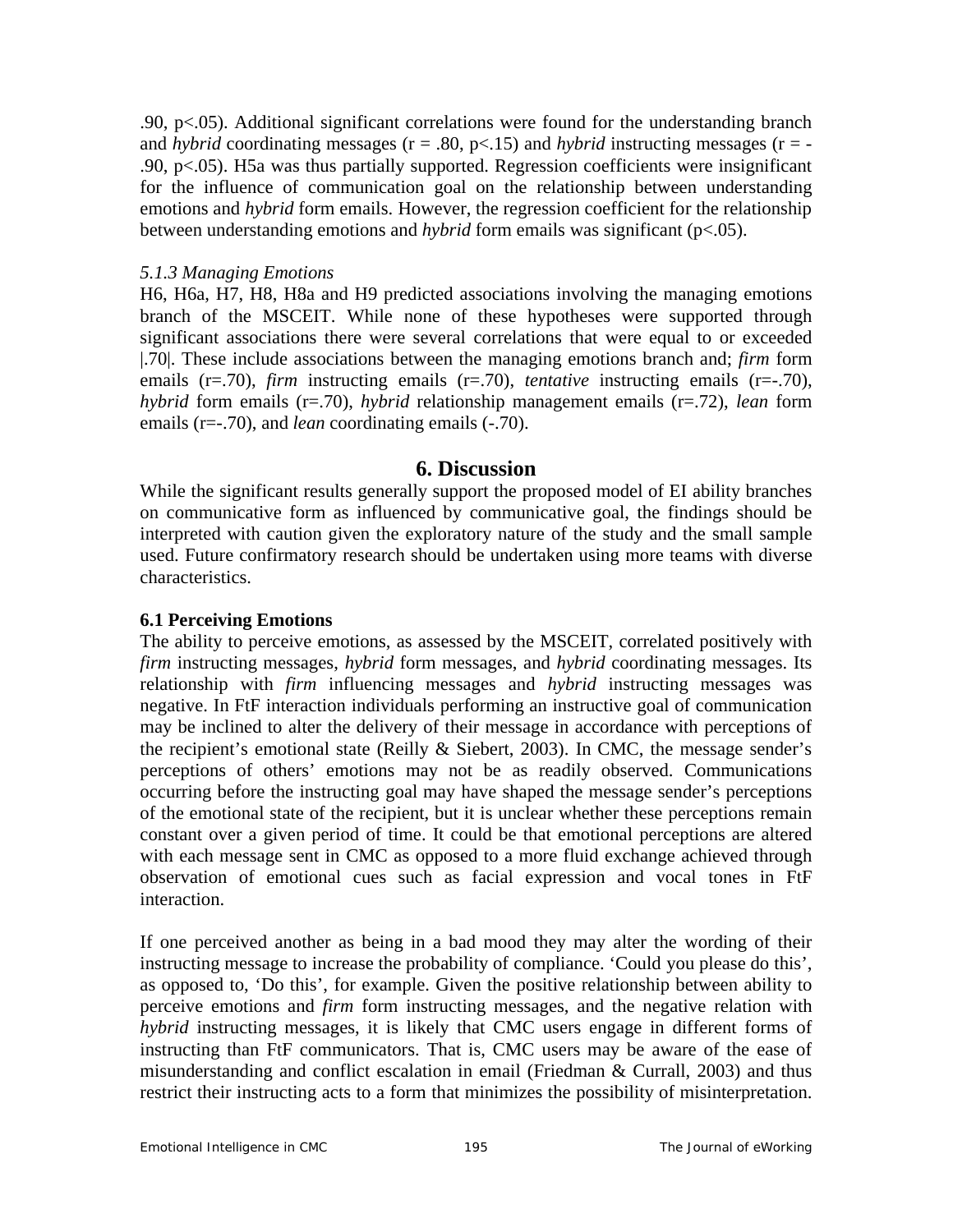It is also possible, given the familiarity of the team members with each other, that individual members feel comfortable communicating in a firm manner without concern of a reduction in social capital. Alternatively, the possibility exists that the ability to perceive emotions, as measured by the MSCEIT, is not as useful in CMC as it is in FtF interaction. The applicability of the perceiving emotions branch of EI is examined more fully in the final section of this discussion.

Influencing and coordinating have high inherent cognitive complexity (Te'eni, 2001). Additionally, influencing is considered high in affective complexity as it relies heavily on individual differences and dispositions of the people involved in the influential action (Te'eni, 2001). When a person is able to perceive emotions within email, they may be sensitive to various affective states of the people they are interacting with and thus use more flexible forms of communication when pursuing goals of higher cognitive complexity such as influencing and coordinating. This is reflected in the positive correlations between the perceiving emotions branch and both *hybrid* coordinating messages and *hybrid* influencing messages. Similarly it is reflected in the negative correlations between the perceiving emotions branch and both *firm* coordinating messages and *firm* influencing messages.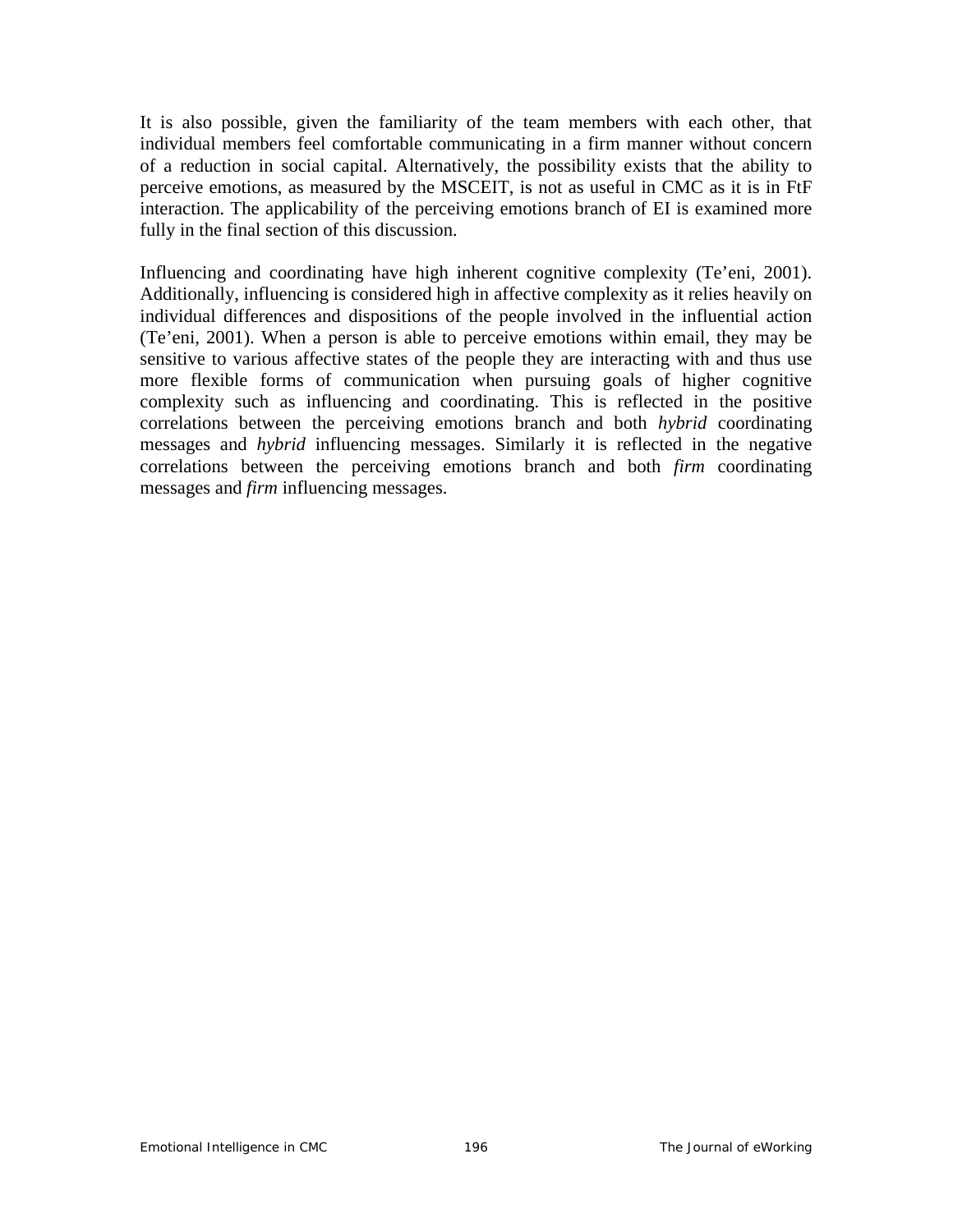#### **6.2 Using Emotions**

There were no hypothesized relationships involving the 'using' branch of EI. This was because a grounded theory approach was used and thus the hypotheses were derived from the data itself. So, while this particular sample did not facilitate the derivation of any theory involving the 'using emotions' branch, several relevant points are worth mentioning. In general, those who are better able to use emotions may be more aware of which emotions are helpful in facilitating thought processes for a given task (Mayer et al., 2004). It may be that a greater ability to use emotions motivates individuals to influence the emotional state of others in a manner consistent with group objectives (Russell, Bachorowski, & Fernandez-Dols, 2003). It is also possible that the individual is attempting to foster a common emotional state within the group to facilitate cooperation. This line of reasoning is supported by the emotional contagion literature, which posits that individuals experiencing certain emotion states can have a profound influence on the emotion states of individuals with whom they come into contact (Kelly & Barsade, 2001). While social contagion theory was established in FtF communication, Thompson and Nadler (2002) suggest that contagion in both the socio-emotional tone and of the linguistic structure of electronic text does occur. Contagion theory (Levy & Nail, 1993) suggests that the expression of negative emotion by one party will result in the expression of reciprocating negative emotion by the other party resulting in a downward spiraling exchange of negative communication. This effect may be exacerbated in electronic communication because of the lack of social cues and norms inherent in email communication (Friedman & Currall, 2003) and is more likely in ad-hoc or recently formed virtual teams. So while there was no evidence of an influencing factor of the 'using emotions' branch extant literature suggests that both using and managing emotions within a virtual environment are important behavioral considerations. Further study of the 'using emotions' branch with additional virtual teams is warranted to explore if any relationships exist.

#### **6.3 Understanding Emotions**

The ability to understand emotions correlated positively with *firm* instructing messages and *hybrid* coordinating messages. It correlated negatively with *tentative* instructing messages and *hybrid* instructing messages. Instructing acts exhibit less affective and cognitive complexity than other acts such as influencing (Te'eni, 2001). It is expected that instructions issued in a cooperative team would not be resisted when it is clear that they are associated with fulfillment of group objectives. Therefore, strong definitive language (reflected in the *firm* form) will necessarily be included when performing such acts. One better able to understand emotions may realize that using "weaker" language (*tentative*) or using a combination of styles (*hybrid*) may confuse other group members who are fully willing to comply with such instructions. This may be especially true of established teams where relationships between members are understood such as those found in the team referred to in this study. It is plausible that such a communication strategy was developed as a result of assessing that there was very little potential for 'emotional backlash' as a result of the contemplated instruction and because of the established nature of the team and the familiarity of team members with each others tendencies, reactions and behaviours.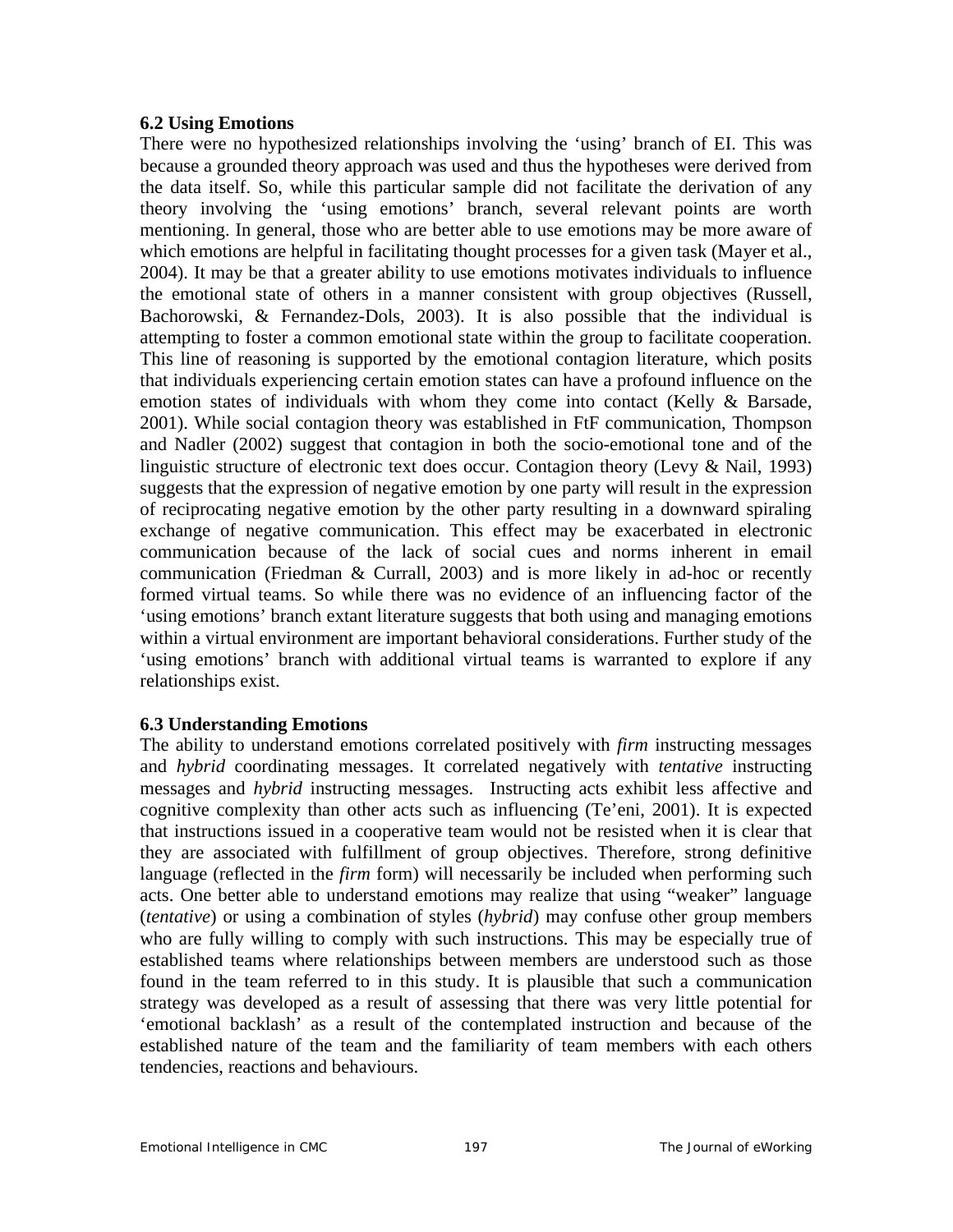The positive relationship between the ability to understand emotions and *firm* form instructing actions is similar to that observed for the emotional perception branch, suggesting that those higher in EI prefer the *firm* form when engaging in the relatively uncomplicated act of instructing. It should be noted, however, that both these branches were highly correlated within this sample, and therefore some similar relationships should be expected. This is additionally reflected in the significant positive correlation between understanding emotions and *hybrid* coordinating messages. Again, higher EI scores are associated with the use of *hybrid* messages for the relatively complex goal of coordination.

## **6.4 Managing Emotions**

The ability to manage emotions was not significantly correlated with any of the communication form or communication form and goal combinations. The majority of correlations that were relatively strong are consistent with previously reported results. That is, there were positive correlations between managing emotions and *firm* instructing messages (r=.70), and *hybrid* coordinating messages (r=.60) . Similarly there was strong negative correlation between managing emotions and *tentative* instructing messages (r=- .70).

Of all the EI abilities, managing emotions had the strongest correlation with any of the message categories involving relationship management. In particular, managing emotions was positively associated with *hybrid* relationship management messages (r=.72). In comparison with other communication goals, relationship management has high affective and dynamic complexity and is dependent on individual personalities, emotions, and motivations (Te'eni, 2001). Relationship management can also be highly volatile given the uncertainty of reactions to a particular message. Previous research has suggested that those who are better able to understand and manage emotions should be more confident in managing relations with others (Lopes et al., 2005).

While the underlying physiological processes in managing and using emotions may be the same in virtual and face-to-face environments (Murphy et al, 2009) the way in which emotions may come into play in virtual teams may differ. As opposed to FtF communication, the relative intensities of positive and negative interaction are greater when interacting electronically, thus implying that the impact of positive and negative language within electronic text communication may be stronger than in FtF settings (Moore, Kurtzberg, Thompson & Morris, 1999). Further, it has been established that the expression of positive affect is a critical mediating factor in the establishment of rapport (Moore et al., 1999); a relationship that contributes to most types of goal achievement. While not fully supported within this exploratory study, virtual team members who are able to manage their own and others' emotions may be better able to foster positive affective relationships amongst team members. Such individuals may be better suited to leadership in virtual teams (Rosete & Ciarrochi, 2005).

A final observation concerns the measurement of emotional perception and its applicability to virtual team research. In the MSCEIT, this ability is assessed through two tasks, one involving the recognition of emotion in facial expressions and the other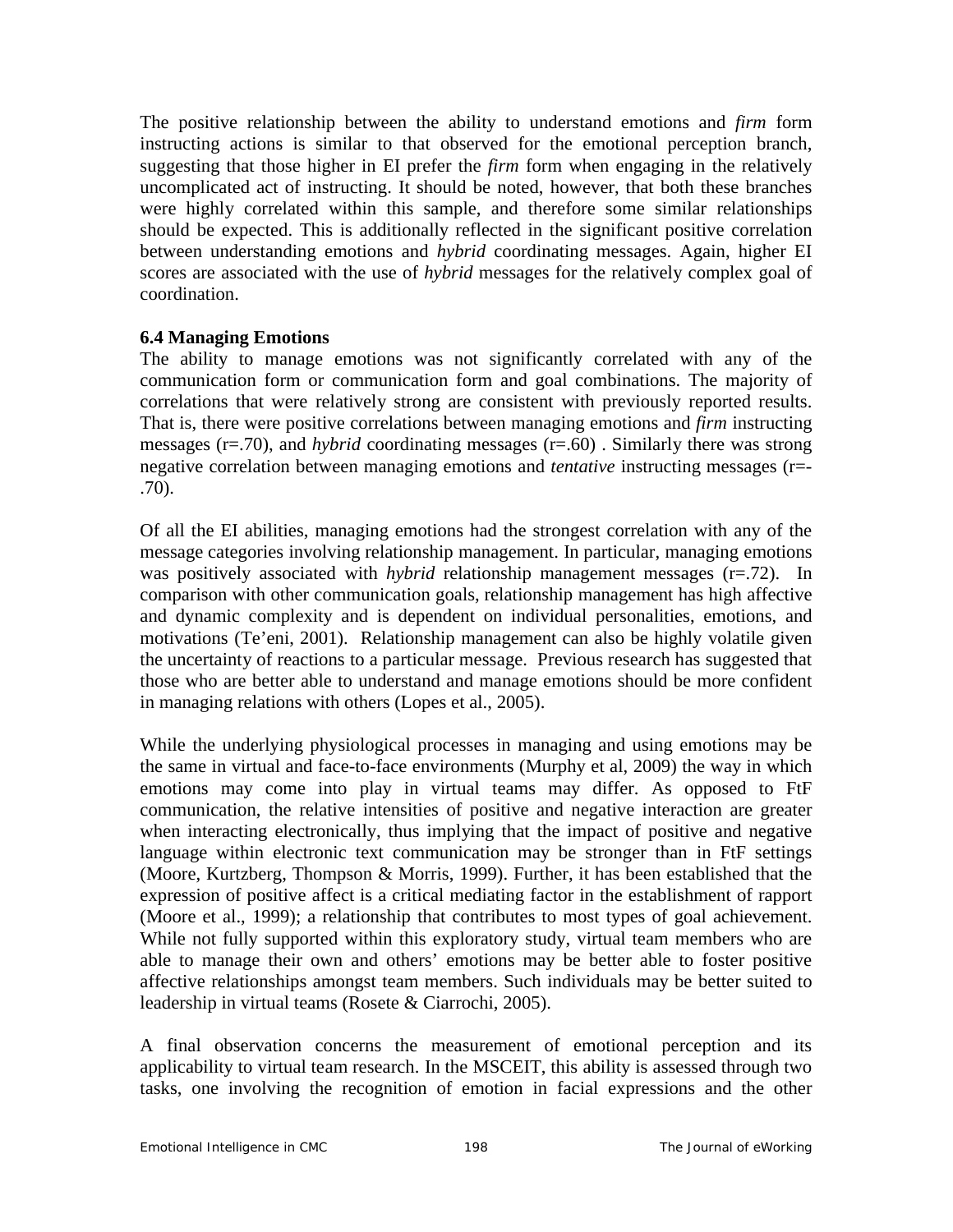through observation of images. While the MSCEIT is currently the best option, it is not possible to ascertain whether the assessment fully captures the emotional perception of those who interact primarily through CMC. In order to fully assess this ability in a virtual team where FtF interaction is rare, a different type of test may be needed. For example, the ability to perceive emotions where the communicative style of a message sender differs from their usual style may be developed by those who have greater experience in using this medium. This notion is consistent with the finding that CMC users who are able to achieve higher levels of mutual understanding perceive the medium as being rich (Carlson & Zmud, 1999). Also, it was noted that ability to perceive emotions was somewhat low for every team member. Further studies are required to ascertain whether one's ability to perceive emotions, especially in facial expressions, is potentially reduced when these individuals work for extended periods in a virtual team.

These results provide initial evidence that at least some EI abilities are related to communicative form dependent upon the goal of the communicator. As emotion plays an important role in fostering cooperative behavior within groups, and cooperative behavior is essential to the survival of groups, EI abilities should prove valuable in contemporary organizations. EI abilities, as explained, are enacted on both perceptual and behavioral levels and organizing in virtual environments presents a unique context for both.

# **7. Conclusions and Directions for Future Research**

Research into EI has uncovered several desirable qualities and outcomes for which it accounts. Individuals who are more aware of emotions in themselves and others and are also able to understand and manage emotions may form more positive and effective relationships with others. These individuals may also be better at inducing positive emotions in others which is useful in creating and maintaining a cooperative team which consequently handles conflict more effectively, is more efficient, and ultimately is more productive. Perhaps more importantly, a team with the right mix of EI abilities should provide a positive environment such that individuals will want to remain cooperative members with less inducement. Additionally, individuals with higher EI may be better able to establish, maintain or repair trust and be more effective in serving as emergent leaders through displaying context appropriate emotional expressions (Pescosolido, 2002).

EI effects have not been previously studied in virtual teams. How do individuals who are better able to detect emotions in others detect emotions when the only available communication medium is email? Similar questions can be raised regarding the ability to use and manage emotions. The answers to these questions are part of a research agenda for which this exploratory study offers initial guidance. If EI abilities can be used in interactions with virtual team members, then the evidence must largely be contained within the content of their email communications, where this is the primary venue for interaction.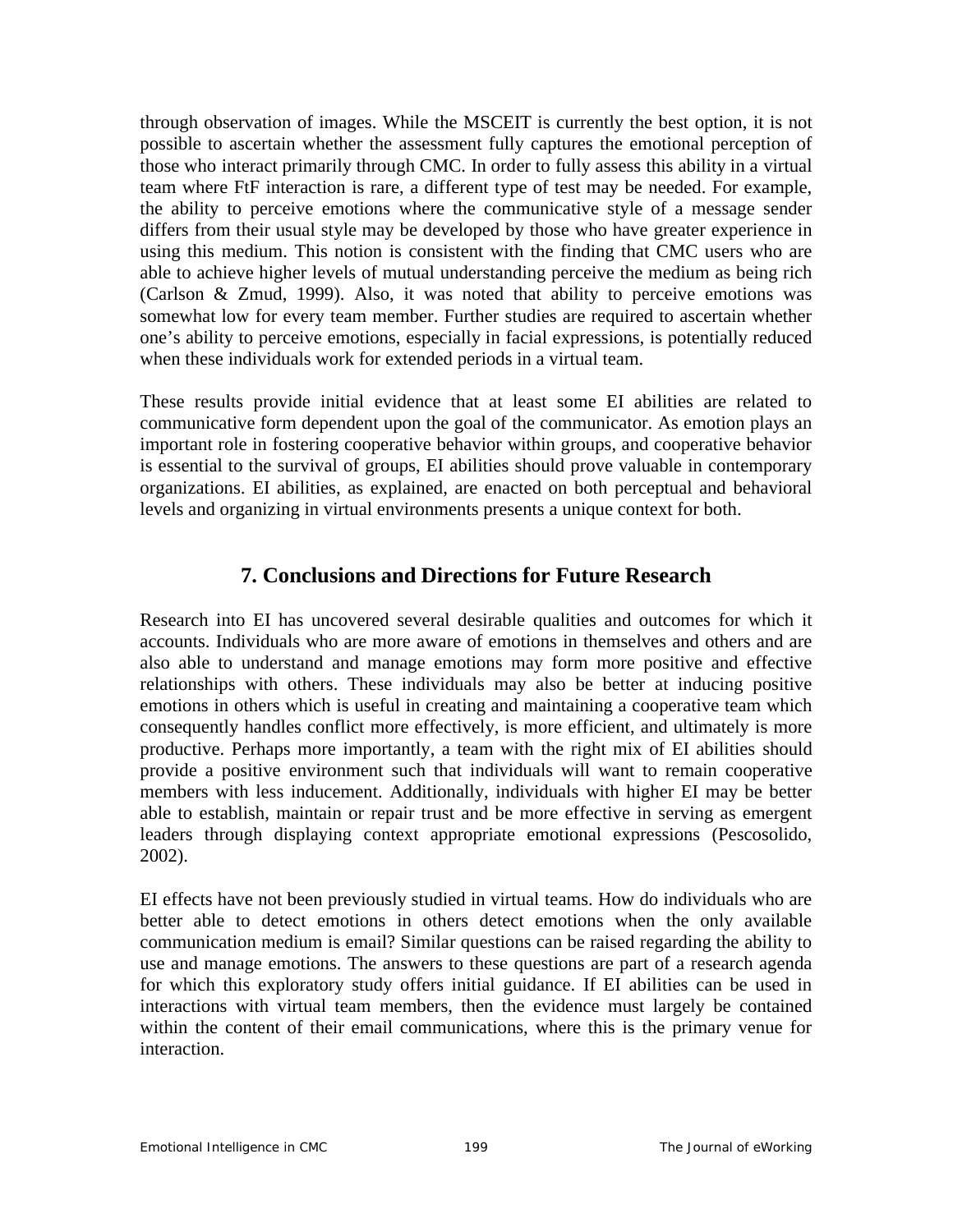There are some indications that EI abilities influence the chosen communicative form of email communication dependent upon the communicative goal of the message sender. This study extends research on EI into the CMC paradigm where no known work previously existed. It also makes an initial inroad into the more general study of emotion in virtual environments where users interact through CMC channels (Brett, Olekalns, Friedman, Goates, Anderson & Lisco, 2007; Author, Year; Rice & Love, 1987; Walther et al., 2005). Having completed this exploratory work, it is apparent that further research may prove valuable in understanding the role of EI in virtual teams, and how the abilities derived from it may be (dis)similar than those in teams communicating primarily FtF. Potential areas of inquiry include the role EI in transformational leadership, the role of EI in conflict resolution, interaction of EI with virtual workers' job satisfaction and the ability of high EI virtual team members in establishing, maintaining and repairing trust as well as other aspects involved in fostering cooperative behavior.

The exploratory nature of this study limit the generalizability of any findings and therefore a full assessment of its validity is not possible. A substantial amount of data was collected, but from a single virtual team. This team has existed for many years and therefore evidence of the process through which the members have established norms of communication may not be observed in the data set. As each virtual team exists within its own context, and is comprised of members possessing various preferences, abilities and personalities, future studies are necessary in which several teams are included so that between person, and between group differences, and the sources for those differences, may be analyzed.

As the current study considers a five member team, the interpretation of the significant results must be done cautiously. Nonetheless, the positive findings of this study suggest that further research is warranted into the influence of EI on email message content. A greater sample size in future studies will aid in verifying the results of this study as well as uncovering effects not detected in the current sample.

As suggested here, it is not entirely clear that the manner in which emotional perception is measured by the MSCEIT will apply to emotional perception in email. Future studies may be conducted in which other measures of EI are employed, such as the ECI or EQ-i. However, what may truly be needed is a measure of EI specifically designed to assess EI abilities which are highly relevant in a virtual team employing CMC technology as a primary communication medium.

## **8. References**

- Ashkanasy, N. M. & Dasborough, M. T. (2003). Emotional awareness and emotional intelligence in leadership teaching. *Journal of Education for Business*, *79* (1), 18- 22.
- Murphy, S.A., Lupton, N.C., Hine, M.J., & Zelenski, J.M. (2007). Emotion and Judgements in Virtual Environments: A Research Framework. *Proceedings of the Administrative Science Association of Canada Conference*, Ottawa, ON, Canada, June.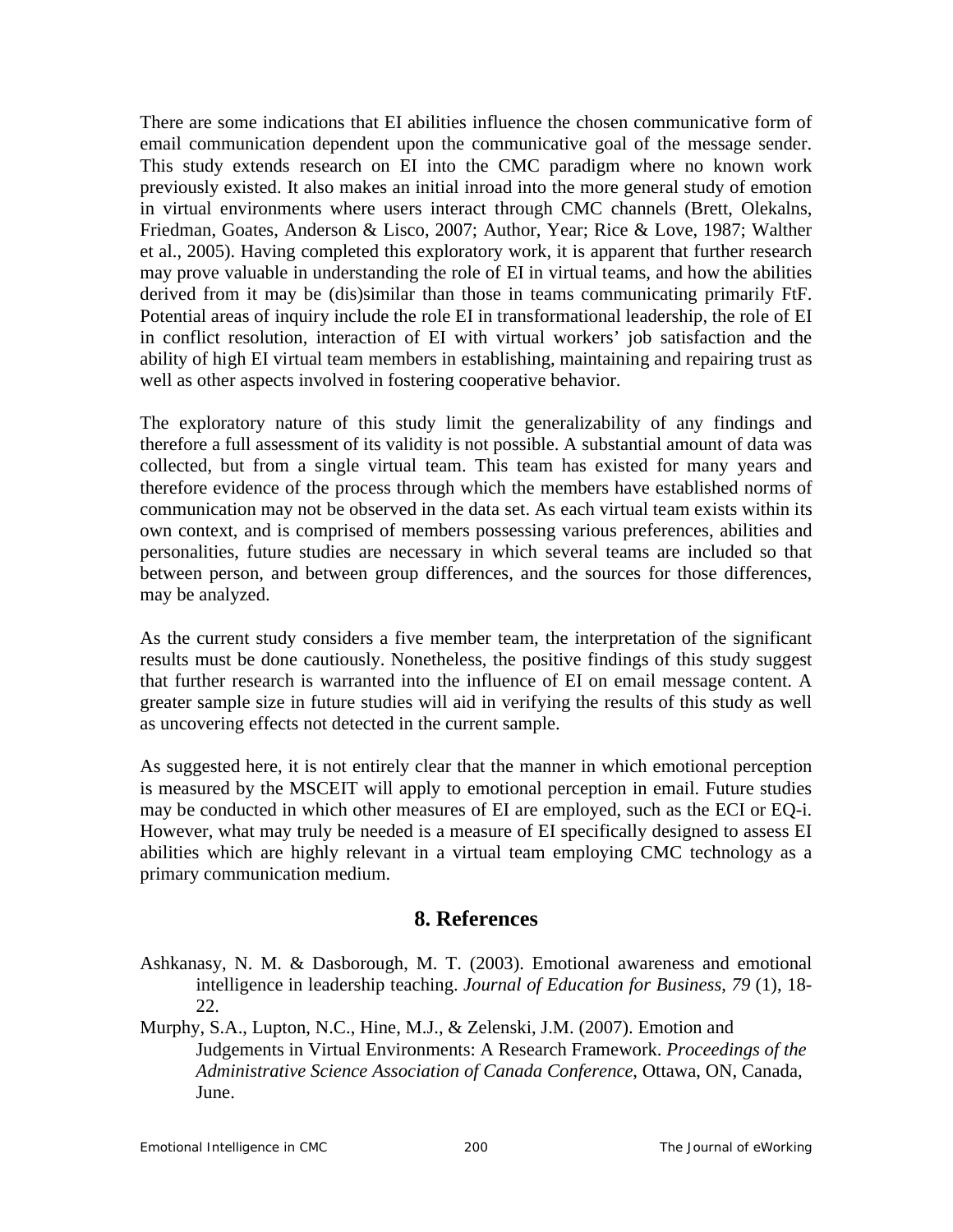- Barchard, K. A. (2003). Does emotional intelligence assist in the prediction of academic success? *Educational and Psychological Measurement*, *63*(5), 840-858.
- Bar-On, R. & Handley, R. (2003) *The Bar-On EQ-360: Technical Manual*. Toronto, Canada: Multi-Health Systems.
- Bar-On, R. (1997). *Bar-On emotional quotient inventory (EQ-i): Technical Manual*. Toronto, Canada: Multi-Health Systems.
- Brackett, M. A & Mayer, J. D. (2003). Convergent, discriminant, and incremental validity of competing measures of emotional intelligence. *Personality and Social Psychology Bulletin*, *29*(9), 1147-1158.
- Brackett, M. A., Mayer, J. D., & Warner, R. M. (2004). Emotional intelligence and its relation to everyday behaviour. *Personality and Individual Differences*, *36*(6), 1387-1402.
- Brett, J.M., Olekalns, M., Friedman, R., Goates, N., Anderson, C., & Lisco, C.C. (2007). Sticks and Stones: Language, Face and Online Dispute Resolution. *Academy of Management Journal*, 50(1), 85-99.
- Callahan, J.L. (2008). The Four C's of Emotion: A Framework for Managing Emotions in Organizations. *Organization Development Journal, 26*(2), 33-38.
- Carlson, P. J. & Davis, G. B. (1998). An investigation of media selection among directors and managers: From 'self' to 'other' orientation. *Management Information Systems Quarterly*, *22*(3), 335-362.
- Calnan, A.C.T & Davidson, M.J. (1998). The impact of gender and its interaction with role and status on the use of tag questions in meetings. *Women in Management Review*, 13(1), 19-36.
- Carlson, J. R. & Zmud, R. W. (1999). Channel expansion theory and the experiential nature of media richness perceptions. *Academy of Management Journal*, *42*(2), 153-170.
- Cohen, J. (1960). A coefficient of agreement for nominal scales. *Educational and Psychological Measurement*, *20*(1), 37-46.
- Cramton, C.D. (2001). Attribution in Distributed Work Groups. In P. J. Hinds & S. Kiesler (Eds.), *Distributed Work*, Cambridge, MA:MIT Press, pp. 191-212.
- Day, A. L. & Carroll, S. A. (2004). Using an ability-based measure of emotional intelligence to predict individual performance, group performance, and group citizenship behaviours. *Personality and Individual Differences*, *36*(6), 1443-1458.
- Druskat, V.U. & Kayes, D.C. (1999). The antecedents of team competence: Toward a fine-grained model of self-managing team effectiveness. In M. Neale & E. Mannix (Eds.), *Research on managing groups and teams: Context* (Vol. 2, pp. 201-231). Stamford, CT: JAI Press.
- Druskat, V.U. & Wolff, S.B. (2001). Group emotional competence and its influence on group effectiveness. In C. Cherniss & D. Goleman (Eds.), *The emotionally intelligent workplace* (pp. 132-155). San Francisco: Jossey-Bass.
- Feyerherm, A. E. & Rice, C. L. (2002). Emotional intelligence and team performance: The good, the bad and the ugly. *The International Journal of Organizational Analysis*, *10*(4), 343-362.
- Fineman, S. (2004). Getting the measure of emotion and the cautionary tale of emotional intelligence. *Human Relations*, *57*, 719-740.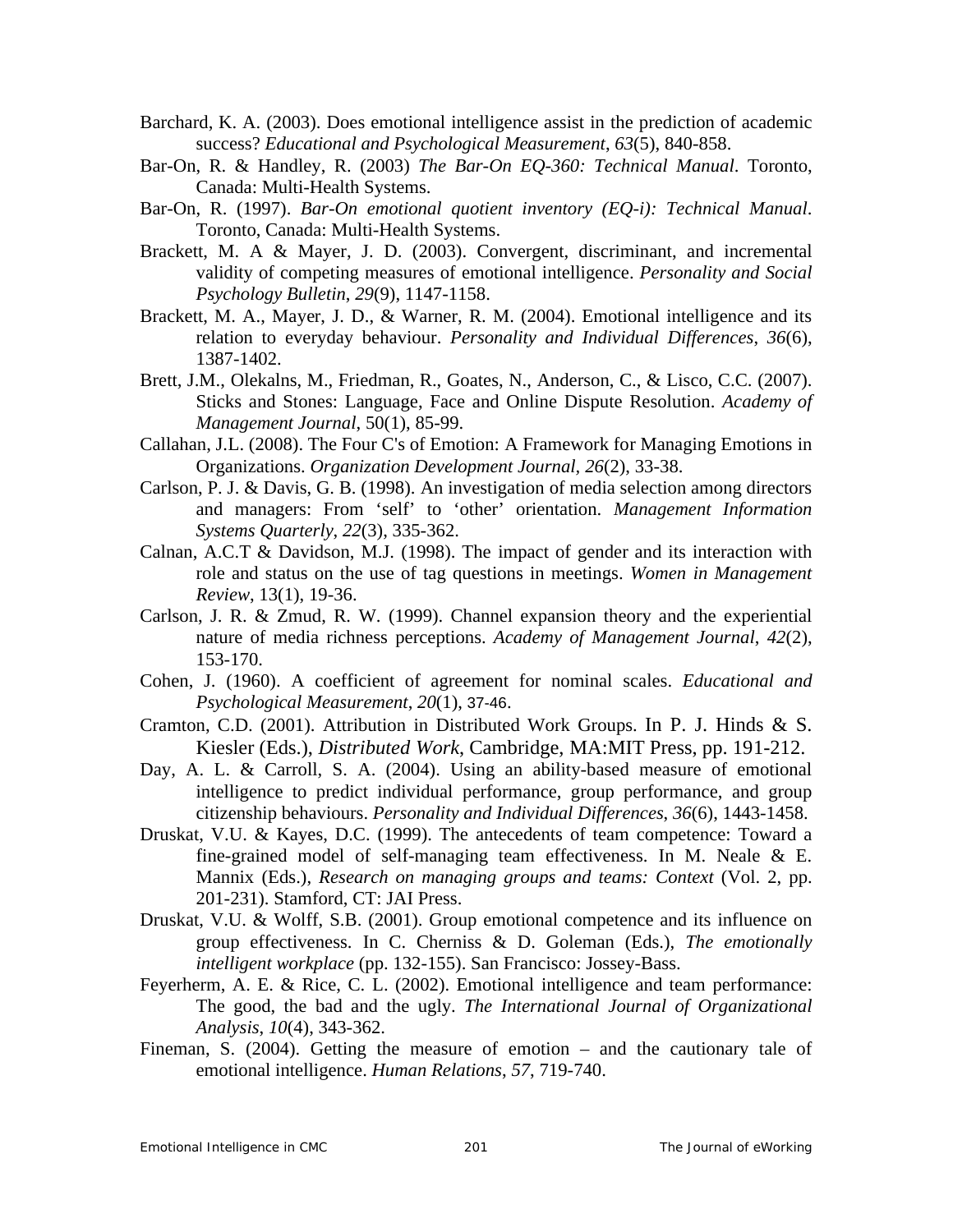- Forgas, J.P. (2000). *Feeling and thinking: The role of affect in social cognition*. New York: Cambridge University Press.
- Forgas, J.P., & George, J.M. (2001). Affective influences on judgments and behavior in organizations: An information processing perspective. *Organizational Behavior and Human Decision Processes, 86(1)*, 3-34.

Friedman, R.A. & Currall, S.C. (2003). Conflict escalation: Dispute exacerbating

elements of e-mail communication. *Human Relations*, 56(11), 1325-1347.

Gans, H. J. (1999). Participant observation in the era of 'ethnography'. *Journal of Contemporary Ethnography*, *28*(5), 540-548.

- Gantt, S. P. & Agazarian, Y. M. (2004). Systems-centered emotional intelligence: Beyond individual systems to organizational systems. *Organizational Analysis*, *12*(2), 147-169.
- Gasper, K. & Clore, G.L. (2000). Do you have to pay attention to your feelings to be influenced by them? *Personality and Social Psychology Bulletin, 26*, 698-711.
- Ghom, C.L., Corser, G.C., & Dalsky, D.J. (2005). Emotional intelligence under stress: Useful, unnecessary, or irrelevant? *Personality and Individual Differences*, *39*(6), 1017-1028.
- Gibson, C. B. & Cohen, S. G. (2003). *Virtual Teams That Work*. San Francisco, CA: Jossey-Bass.
- Glaser, B. G. & Strauss, A. L. (1967). *The Discovery of Grounded Theory: Strategies for Qualitative Research.* Hawthorne, NY: Aldine de Gruyter.
- Goleman, D. (1998). *Working With Emotional Intelligence*. New York: Bantam.
- Goulding, C. (2005). Grounded theory, ethnography and phenomenology. *European Journal of Marketing, 39,* 294-308.
- Habermas, J. (1987). *The Theory of Communicative Action: Lifeworld and Social System, Volume 2.* Boston, MA: Beacon Press.
- Jones, T. S. & Bodtker, A. (2001). Mediating with heart and mind: Addressing emotion in mediation practice. *Negotiation Journal*, *17*(3), 217-244.
- Jordan, P. J., Ashkanasy, N. M., Hartel, C. E. J., & Hooper, G. S (2002). Workgroup emotional intelligence scale development and relationship to team process effectiveness and goal focus. *Human Resource Management Review*, *12*(2), 195- 214.
- Kafetsios, K. (2004). Attachment and emotional intelligence abilities across the life course. *Personality and Individual Differences*, *37*(1), 129-145.
- Kelly, J. R. & Barsade, S. G. (2001). Mood and emotions in small groups and work teams. *Organizational behavior and human decision processes*, *86*(1), 99-130.
- Lam, L. T. & Kirby, S. L. (2002). Is emotional intelligence an advantage? An exploration of the impact of emotional and general intelligence on individual performance. *The Journal of Social Psychology*, *142*(1), 133-143.
- Landale, A. (2007). Must have EQ. *The British Journal of Administrative Management,* 57(1), 24-25.
- Levy, D.A. & Nail, P.R. (1993). Contagion: A Theoretical and Empirical Review and Reconceptualization. *Genetic, Social and General Psychology Monographs*, 119, 235-285.
- Lipnack, J. & Stamps, J. (1997). *Virtual Teams: Reaching Across Space, Time, and Organizations with Technology*. New York: John Wiley & Sons.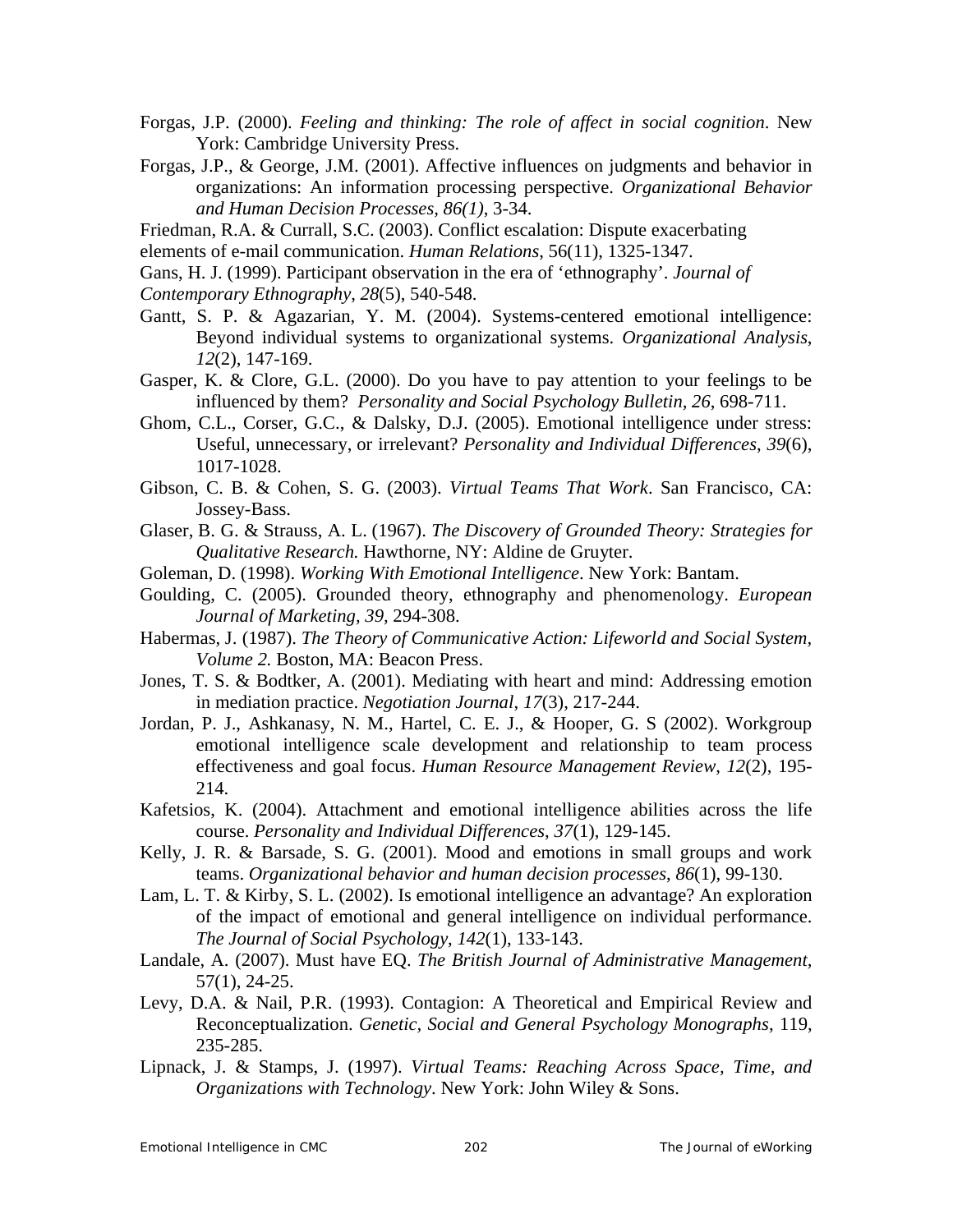- Lopes, P.N., Salovey, P., Cote, S., & Beers, M. (2005). Emotion regulation abilities and the quality of social interaction. *Emotion*, *5*(1), 113-118.
- Mackay, W. E. (1989). Diversity in the use of electronic mail: A preliminary inquiry. *Association for Computing Machinery Transactions on Office Information Systems*, *6*(4), 380-397.
- Mayer, J. D. & Salovey, P. (1997). What is emotional intelligence? in P. Salovey & D. Sluyter (Eds.), *Emotional Development and Emotional Intelligence: Educational Implications* (pp. 3-31). New York: Basic Books.
- Mayer, J. D., Salovey, P., & Caruso, D.R. (1999). *MSCEIT Item Booklet.* Toronto, Canada: Multi-Health Systems.
- Mayer, J. D., Salovey, P., & Caruso, D.R. (2002). *MSCEIT User's Manual*. Toronto, Canada: Multi-Health Systems.
- Mayer, J. D., Salovey, P., & Caruso, D.R. (2004). Emotional intelligence: theory, findings, and implications. *Psychological Inquiry*, *15*(3), 197-215.
- Mayer, J. D., Salovey, P., Caruso, D. R., & Sitarenios, G. (2003). Measuring emotional intelligence with the MSCEIT V2.0. *Emotion*, *3*(1), 97-105.
- Moore, D.A., Kurtzberg, T.R., Thompson, L.L. & Morris, M.W. (1999). Long and Short Routes to Success in Electronically Mediated Negotiations: Group Affiliations and Good Vibrations. *Organizational Behavior and Human Decision Processes*, 77, 22-43.
- Murphy, S.A., M.J. Hine, N. Lupton & J. Zelenksi (2009). Personality, emotion and judgement in virtual environments: A theoretical framework. *Journal of Electronic Commerce in Organizations*. 7(2), (in press).
- Neuendorf, K. A. (2002). *The Contents Analysis Guidebook*. Thousand Oaks, CA: Sage Publications.
- Orlikowski, W. J. & Yates, J. (1994). Genre Repertoire: The structuring of communicative practices in organizations." *Administrative Science Quarterly*, *39*(4), 541-574.
- Pescosolido, A. T. (2002). Emergent leaders as managers of group emotion. *The Leadership Quarterly*, *13*(5), 583-599.
- Powell, A., Piccoli, G., & Ives, B. (2004). Virtual teams: A review of current literature and directions for future research. *The Data Base for Advances in Information Systems*, *35*(1), 6-36.
- Prati, L. M., Douglas, C., Ferris, G. R., Ammeter, A.P., & Buckley, M. R. (2003). Emotional intelligence, leadership effectiveness, and team outcomes. *The International Journal of Organizational Analysis*, *11*(1), 21-40.
- Rapisarada, B.A. (2002). The impact of emotional intelligence on work team cohesiveness and performance. *The International Journal of Organizational Analysis, 10*(4), 363-379.
- Reid, J. (2008). The Resilient Leader: Why EQ Matters. *Ivey Business Journal Online, 72*(3).
- Reilly, J. & Siebert, L. (2003). Language and emotion. In R.J. Davidson, K.R. Scherer, & H.H. Goldsmith (Eds.), *Handbook of Affective Sciences* (pp. 535-559). New York: Oxford.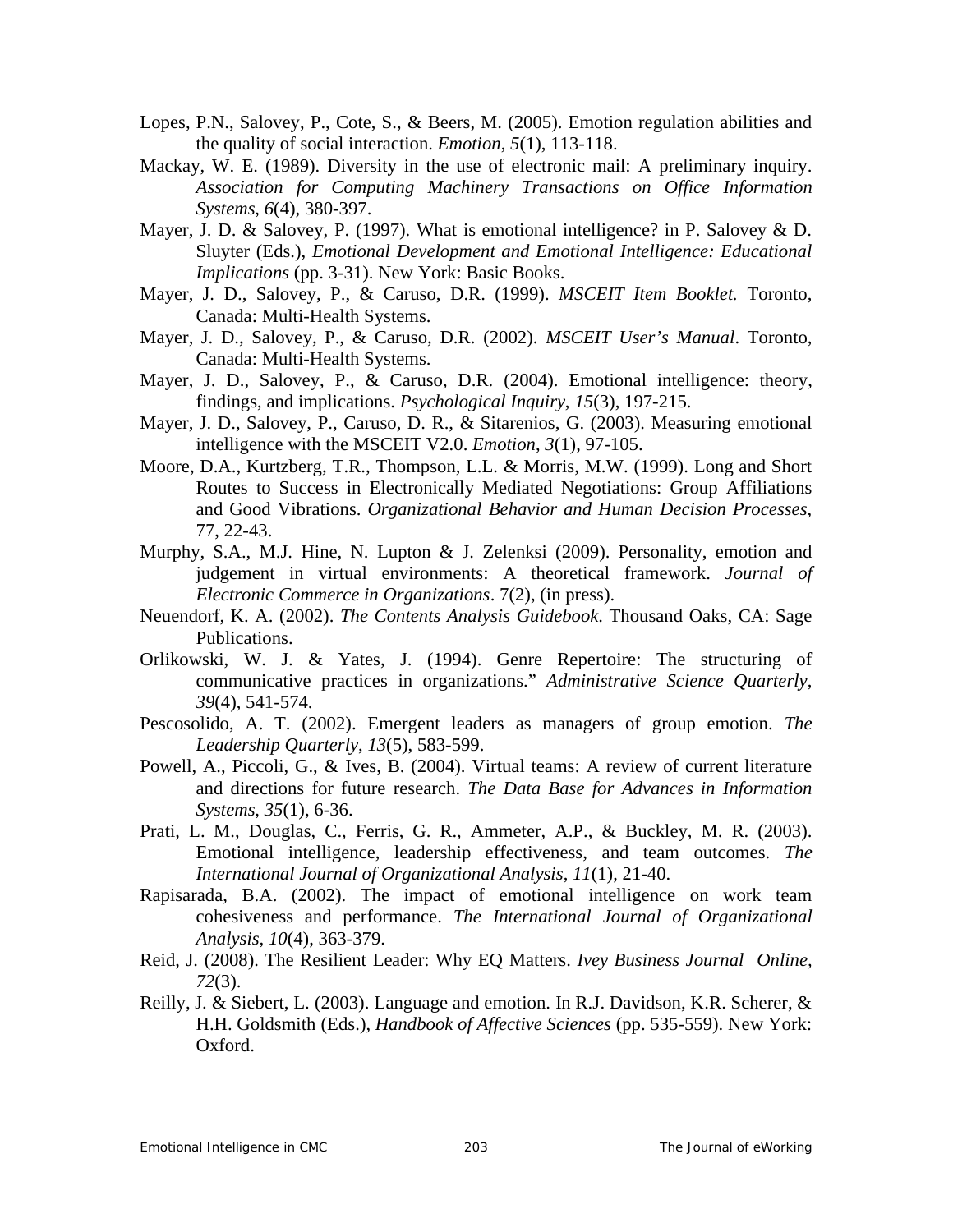- Rice, R. E. & Love, G. (1987). Electronic emotion: Socioemotional content in a computer-mediated communication network. *Communication Research*, *14*(1), 85-08.
- Rosete, D. & Ciarrochi, J. (2005). Emotional intelligence and its relationship to workplace performance and outcomes of leadership effectiveness. *Leadership and Organization Development Journal*, *26*(5), 388-399.
- Russell, J.A., Bachorowski, J-M., & Fernandez-Dols, J-A. ( 2003). Facial and vocal expression of emotion. *Annual Review of Psychology*, *54*, 329-349.
- Salovey, P., & Mayer, J.D. (1990). Emotional intelligence. *Imagination, Cognition, and Personality, 9*, 185-211.
- Schwarz, N. & Clore, G.L. (1983). Mood, misattribution, and judgments of well-being: Information and directive functions of affective state. *Journal of Personality and Social Psychology*, *45*, 513-523.
- Te'eni, D. (2001). A cognitive-affective model of organizational communication for designing IT. *MIS Quarterly*, *25*(2), 251-312.
- Thompson, L. & Nadler, J. (2002). Negotiating via Information Technology: Theory and Application. *Journal of Social Issues*, 58, 109-124.
- Trinidad, D. R. & Johnson, C.A. (2002). The association between emotional intelligence and early adolescent tobacco and alcohol use. *Personality and Individual Differences*, *32*(1), 95-105.
- Von Glinow, M. A., Shapiro, D. L., & Brett, J. M. (2004). Can we talk, and should we? Managing emotional conflict in multicultural teams. *Academy of Management Review*, *29*(4), 578-592.
- Walther, J.B., Loh, T. & Granka, L. (2005). Let Me Count the Ways. The Interchange of Verbal and Nonverbal Cues in Computer-mediated and Face-to-Face Affinity. *Journal of Language and Social Psychology*, 24(1), 36-65.
- Wolff, S. B., Pescosolido, A. T., & Druskat, V. U. (2002). Emotional intelligence as the basis of leadership emergence in self-managing teams. *The Leadership Quarterly*, *13*(5), 505-522.
- Yin, R.K. (1994). *Case Study Research, Volume 5*. Thousand Oaks, CA: Sage Publications.

### **Acknowledgement**

This research was funded by an Ontario Research Network in Electronic Commerce (ORNEC) grant jointly held by Michael Hine and Steven Murphy.

## **Appendix A: Communicative Form Key Words and Phrases**

#### **Firm Word/Phrases**

- Should, should not (shouldn't)
- $\bullet$  Will (not), won't
- $\bullet$  Need (to)
- $\bullet$  I will, I'll, we'll, etc.
- Have to (not)
- Cannot, can't
- Would, wouldn't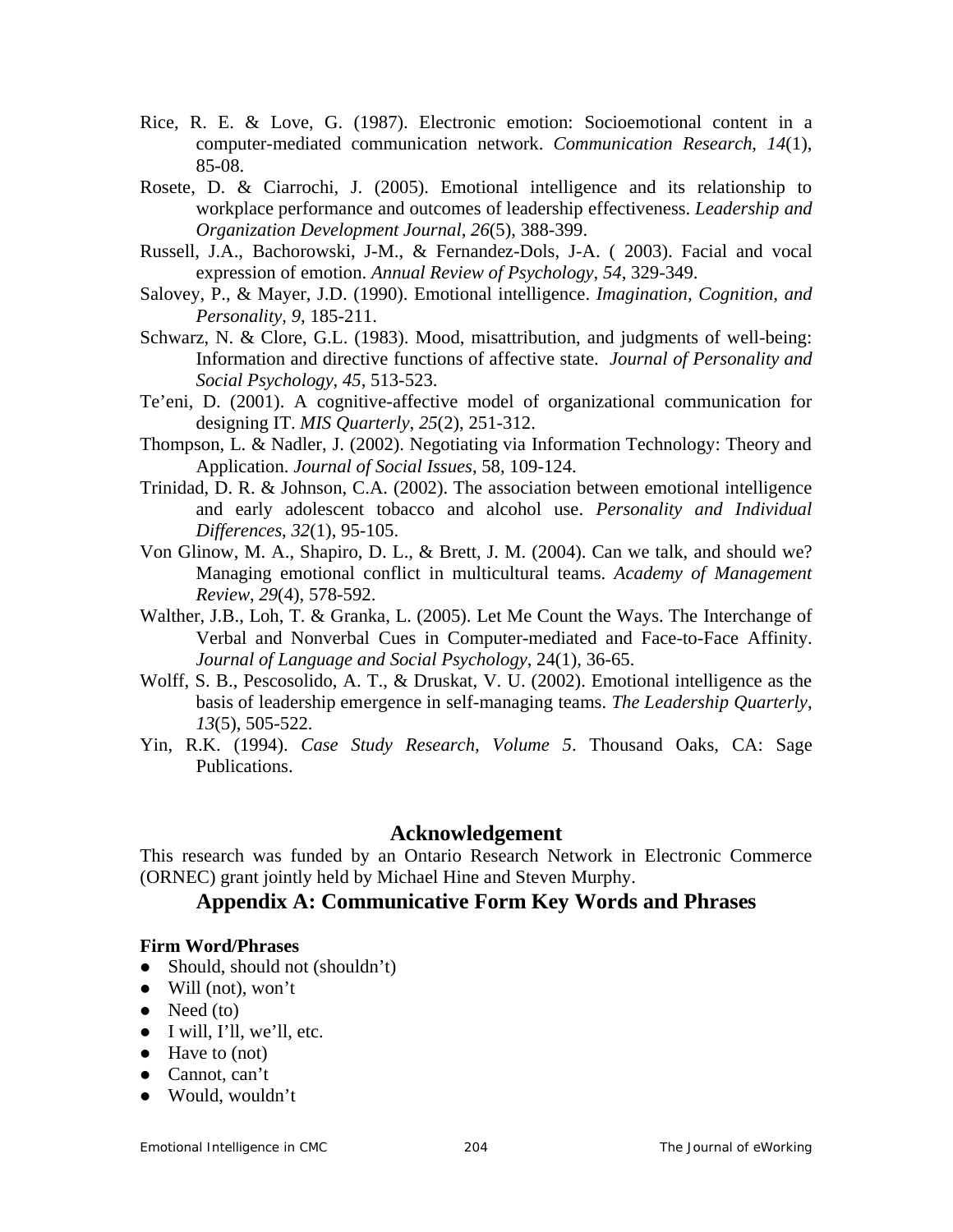- $\bullet$  Do, do not  $(don't)$
- "Here is"
- $\bullet$  I am (not)
- (they, we) are (not)
- "got to" (i.e. in place of "have to")
- $\bullet$  Definitely (def)
- "makes sense to"
- "I recommend"

### **Tentative Word/Phrases**

- Seem(s), appear(s) to
- May (have to), maybe
- Might
- Could
- Hope/hopefully
- $\bullet$  Shouldn't (in place of won't)
- Can (in place of will)
- "I wouldn't" in place of don't
- $\bullet$  "feel(s) like"
- Would (in place of will)
- Probably, perhaps
- Request volunteer
- "I think/thought"
- "not sure"
- "wonder if"
- Wonder/wondering
- "Don't know"
- "I guess"
- "I suggest"
- "sounds like"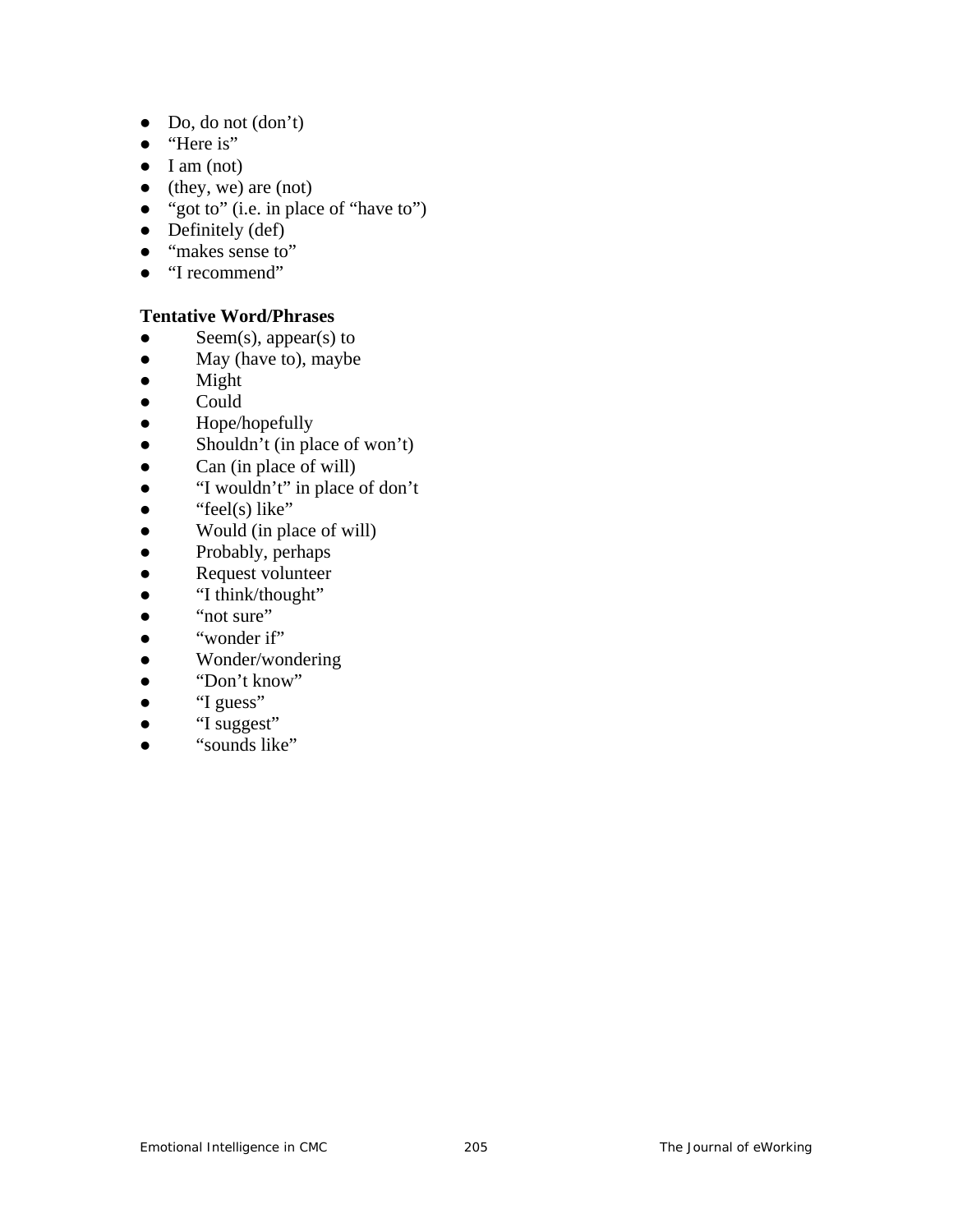## **License**



This work is licensed under a Creative Commons Attribution License, unless explicitly stated otherwise within the posted content. The Journal of E-working applies the Creative Commons Attribution License (CCAL) to all works we publish. Under the CCAL, authors retain ownership of the copyright for their articles, but allow anyone to download, reuse, reprint, modify, distribute, and/or copy their works so long the original

> Published by: Merlien ISSN: 1872-3284 2008

authors and source are cited. No permission is required from authors or the publishers.